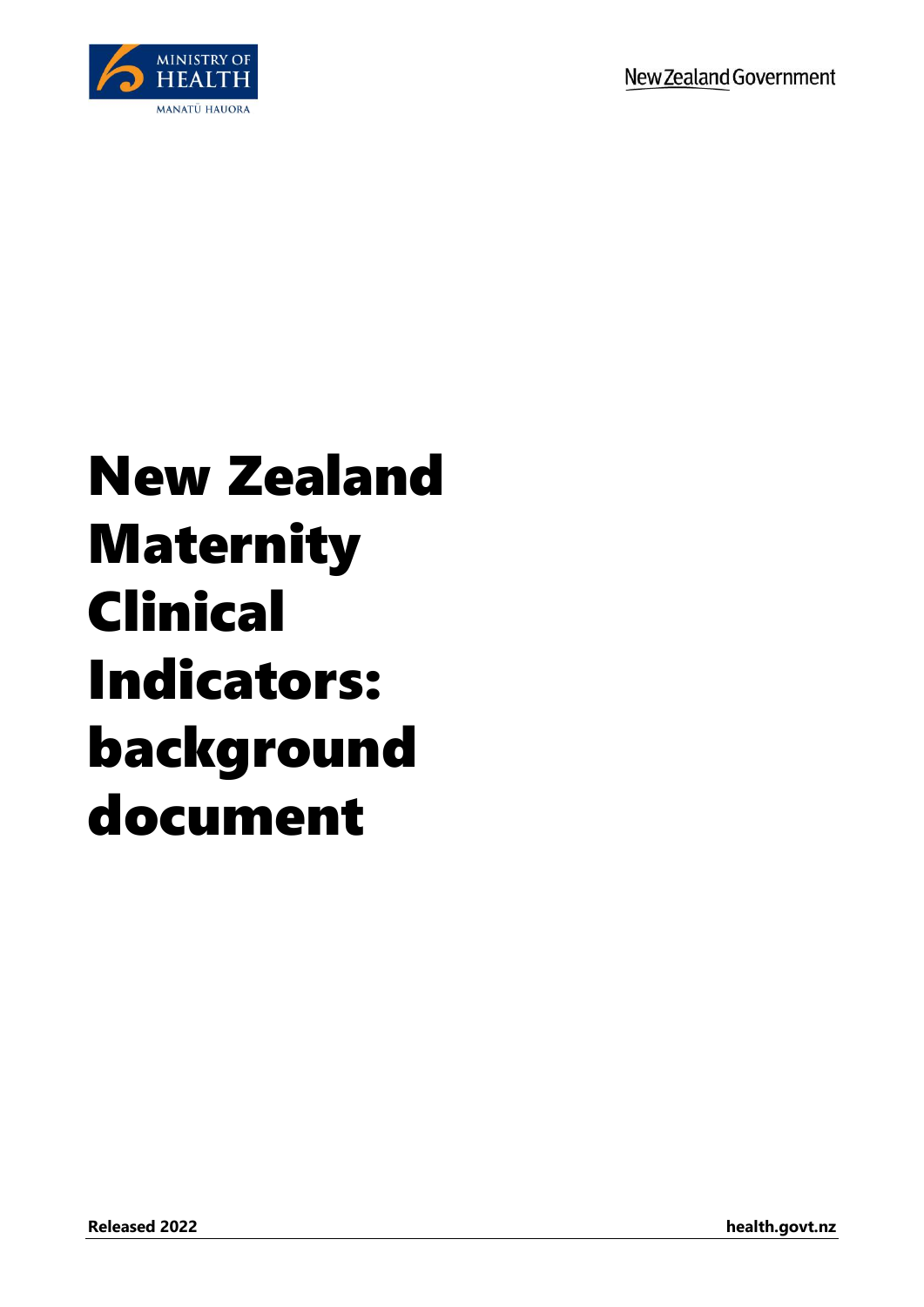Citation: Ministry of Health. 2022. *New Zealand Maternity Clinical Indicators: background document*. Wellington: Ministry of Health.

Published in April 2022 by the Ministry of Health PO Box 5013, Wellington 6140, New Zealand

ISBN 978-1-99-110039-9 (online) HP 8128



This document is available at health.govt.nz



This work is licensed under the Creative Commons Attribution 4.0 International licence. In essence, you are free to: share ie, copy and redistribute the material in any medium or format; adapt ie, remix, transform and build upon the material. You must give appropriate credit, provide a link to the licence and indicate if changes were made.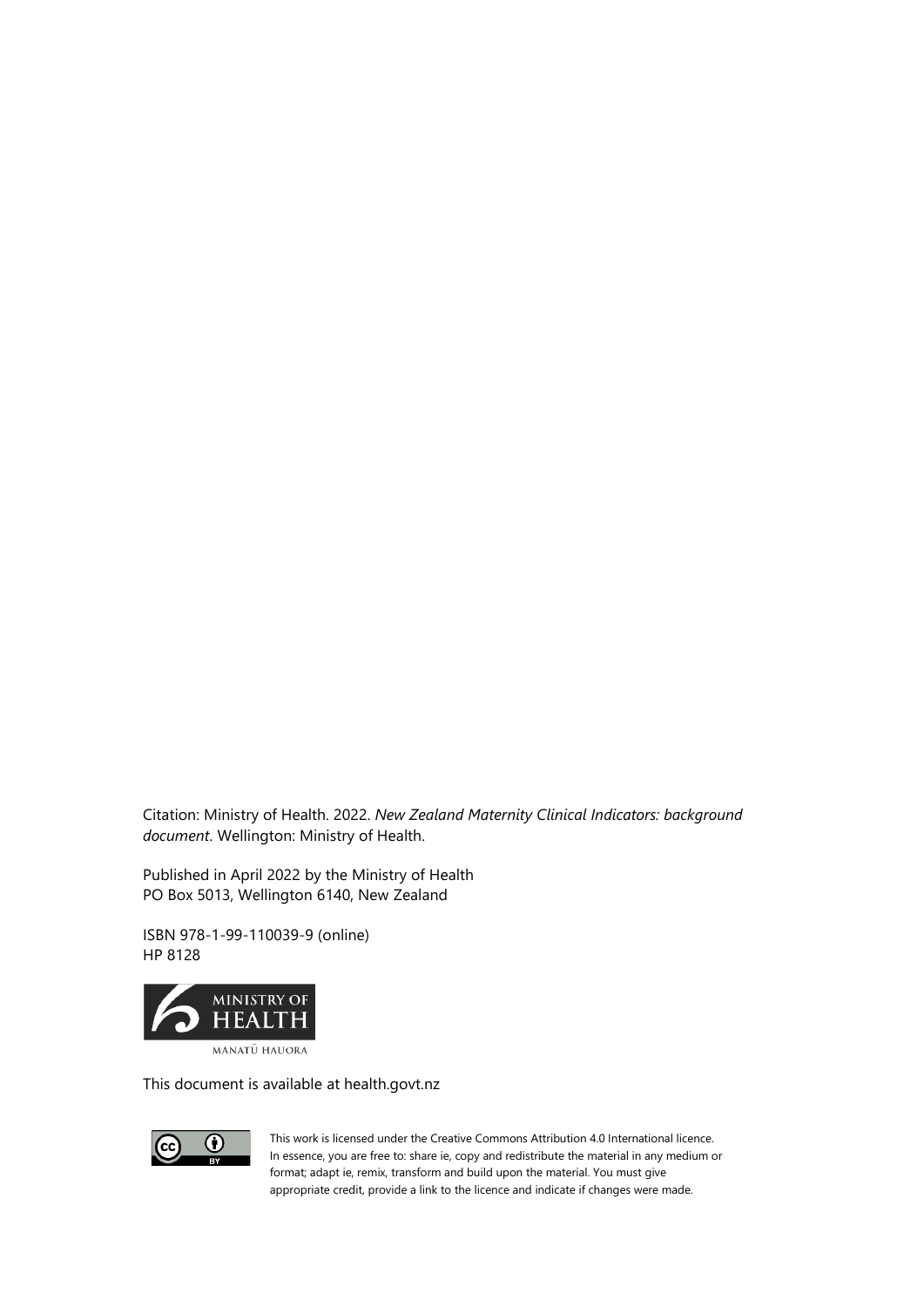## **Contents**

| Introduction                                                                         | 1  |
|--------------------------------------------------------------------------------------|----|
| What is a clinical indicator?                                                        | 1  |
| What are the New Zealand Maternity Clinical Indicators?                              | 1  |
| Background                                                                           | 2  |
| Overview                                                                             | 3  |
| About the data                                                                       | 5  |
| Standard primiparae                                                                  | 6  |
| Data integrity                                                                       | 6  |
| Interpretation notes                                                                 | 7  |
| Indicator 1: Registration with a lead maternity carer                                | 8  |
| Rationale and purpose                                                                | 8  |
| Indicators 2 to 5: Type of birth                                                     | 9  |
| Rationale and purpose                                                                | 9  |
| Spontaneous vaginal birth (indicator 2)                                              | 9  |
| Instrumental vaginal birth (indicator 3)                                             | 9  |
| Caesarean section (indicator 4)                                                      | 10 |
| Induction of labour (indicator 5)                                                    | 10 |
| Indicators 6 to 9: Damage to the lower genital tract                                 | 11 |
| Rationale and purpose                                                                | 11 |
| Intact lower genital tract (indicator 6)                                             | 11 |
| Episiotomy (indicator 7)                                                             | 11 |
| Third- and fourth-degree tears (with and without episiotomy) (indicators<br>8 and 9) | 12 |
| Indicator 10: General anaesthetic for pregnant women/people giving                   |    |
| birth by caesarean section                                                           | 13 |
| Rationale and purpose                                                                | 13 |
| Indicators 11 and 12: Blood transfusion during birth admission                       | 14 |
| Rationale and purpose                                                                | 14 |
| Indicators 13 to 15: Severe maternal morbidity                                       | 15 |
| Rationale and purpose                                                                | 15 |
| Eclampsia (indicator 13)                                                             | 15 |
| Peripartum hysterectomy (indicator 14)                                               | 15 |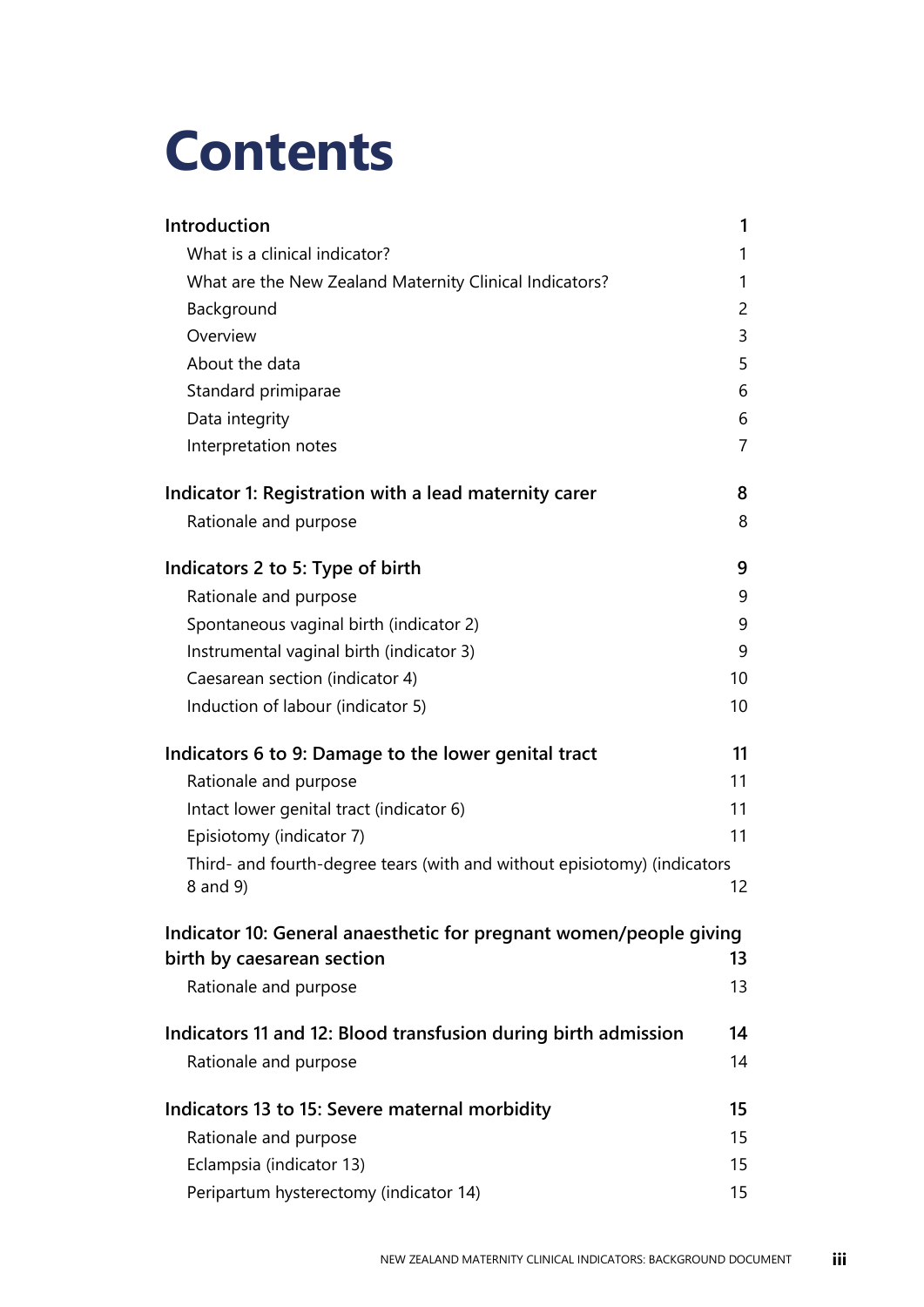| Mechanical ventilation (indicator 15)                                                                                                                                                            | 16                   |
|--------------------------------------------------------------------------------------------------------------------------------------------------------------------------------------------------|----------------------|
| Indicator 16: Maternal tobacco use during postnatal period<br>Rationale and purpose                                                                                                              | 17<br>17             |
| Indicator 17: Preterm birth<br>Rationale and purpose                                                                                                                                             | 18<br>18             |
| Indicators 18 and 19: Small for gestational age at term<br>Rationale and purpose<br>Small babies at term (indicator 18)<br>Small babies at term born at 40 to 42 weeks' gestation (indicator 19) | 19<br>19<br>19<br>20 |
| Indicator 20: Term babies requiring respiratory support<br>Rationale and purpose                                                                                                                 | 21<br>21             |
| <b>References</b>                                                                                                                                                                                | 22                   |
| <b>Appendices</b><br>Appendix 1: National collections<br>Appendix 2: Technical notes                                                                                                             | 25<br>25<br>27       |
| List of tables                                                                                                                                                                                   |                      |
| Table 1: New Zealand Maternity Clinical Indicators                                                                                                                                               | 3                    |
| Table A1: Singleton birth exclusion criteria                                                                                                                                                     | 28                   |
| Table A2: Cephalic presentation exclusion criteria                                                                                                                                               | 29                   |
| Table A3: Duration of pregnancy (gestation exclusion criteria)                                                                                                                                   | 29                   |
| Table A4: Obstetric complications exclusion criteria                                                                                                                                             | 29                   |
| Table A5: Delivery type codes                                                                                                                                                                    | 30                   |
| Table A6: Excluded delivery procedure codes                                                                                                                                                      | 30                   |
| Table A7: Induction procedure codes                                                                                                                                                              | 31                   |
| Table A8: Episiotomy and/or perineal tear codes                                                                                                                                                  | 31                   |
| Table A9: General anaesthetic procedure code                                                                                                                                                     | 32                   |
| Table A10: Blood transfusion procedure codes                                                                                                                                                     | 32                   |
| Table A11: Eclampsia codes                                                                                                                                                                       | 32                   |
| Table A12: Peripartum hysterectomy codes                                                                                                                                                         | 32                   |
| Table A13: 10th centile birthweight for male and female babies according to<br>gestational age                                                                                                   | 33                   |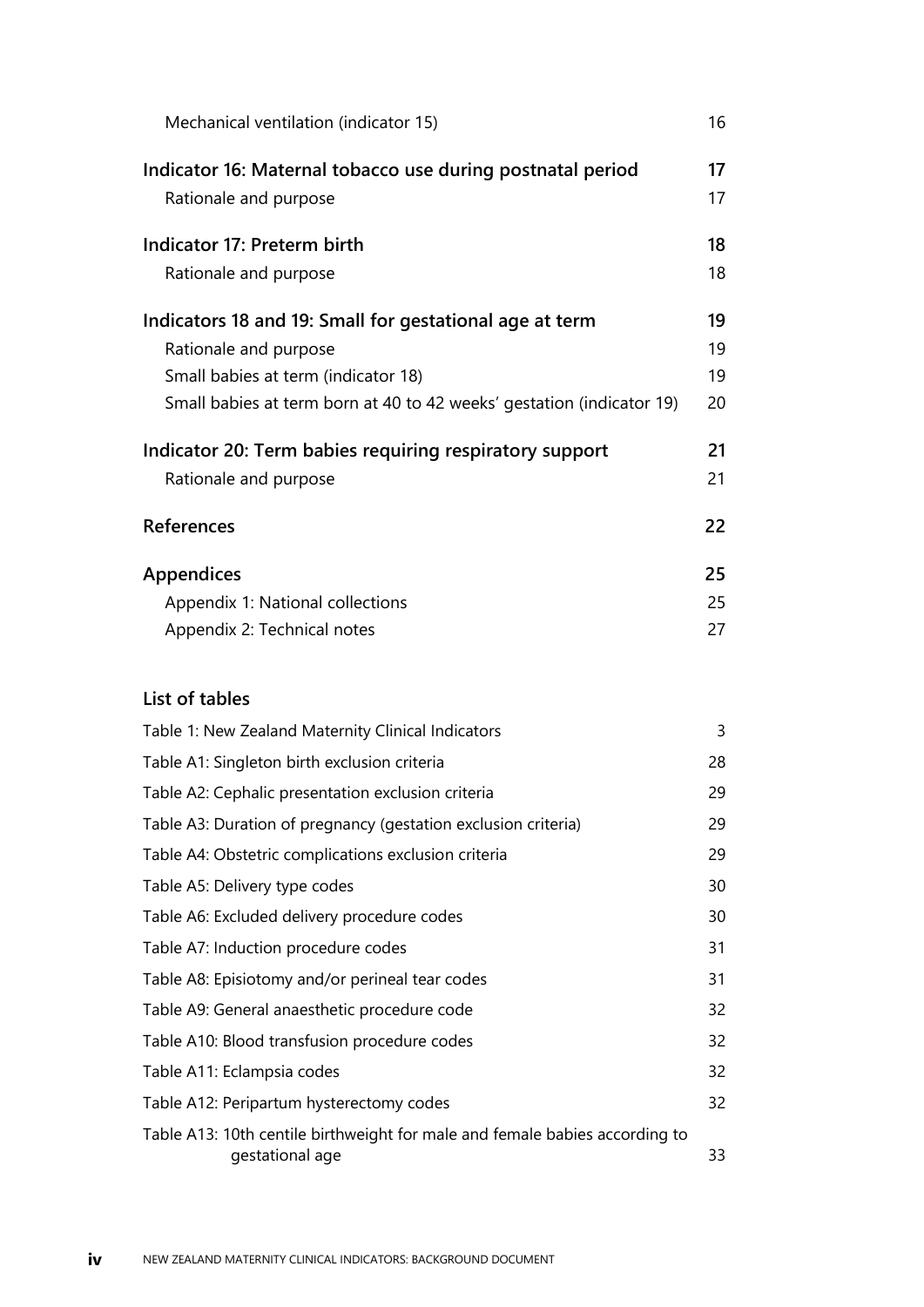## <span id="page-4-0"></span>**Introduction**

The New Zealand Maternity Clinical Indicators series provide information on maternity events that contribute to optimal health outcomes for pregnant women/people and their babies. The 'standard primipara' definition is used to identify a group of pregnant women/people who are low risk for obstetric complications and interventions, for whom rates of intervention and outcomes should be similar between maternity units and regions.

Of the 20 indicators covered in this series:

- one applies to pregnant women/people who registered with a lead maternity carer (LMC)
- eight apply to standard primiparae
- seven apply to all pregnant women/people giving birth in New Zealand
- one applies to all babies born in New Zealand
- three apply to babies born at term (between 37 and 41 completed weeks' gestation).

The New Zealand Maternity Clinical Indicators series show that reported interventions and outcomes for pregnant women/people and babies vary between district health boards (DHBs) and between individual secondary and tertiary facilities. These findings merit further investigation of data quality and integrity and variations in local clinical practice management.

Since 2012, DHBs and maternity stakeholders have used national benchmarked data in their local maternity quality and safety programmes to identify areas that warrant further local investigation.

### <span id="page-4-1"></span>**What is a clinical indicator?**

A clinical indicator measures the clinical management and outcome of health care received by an individual. For each clinical indicator, there should be evidence that confirms the underlying causal relationship between a particular process or intervention and a health outcome (Australian Institute of Health and Welfare (AIHW) 2019). Clinical indicators can enable the quality of care and services to be measured and compared, by describing a performance or health outcome that should occur, and then evaluating whether it has occurred, in a standardised format that enables comparison between services or sites (Mainz 2003).

## <span id="page-4-2"></span>**What are the New Zealand Maternity Clinical Indicators?**

The New Zealand Maternity Clinical Indicators show maternity outcomes for each DHB region and maternity facility, to: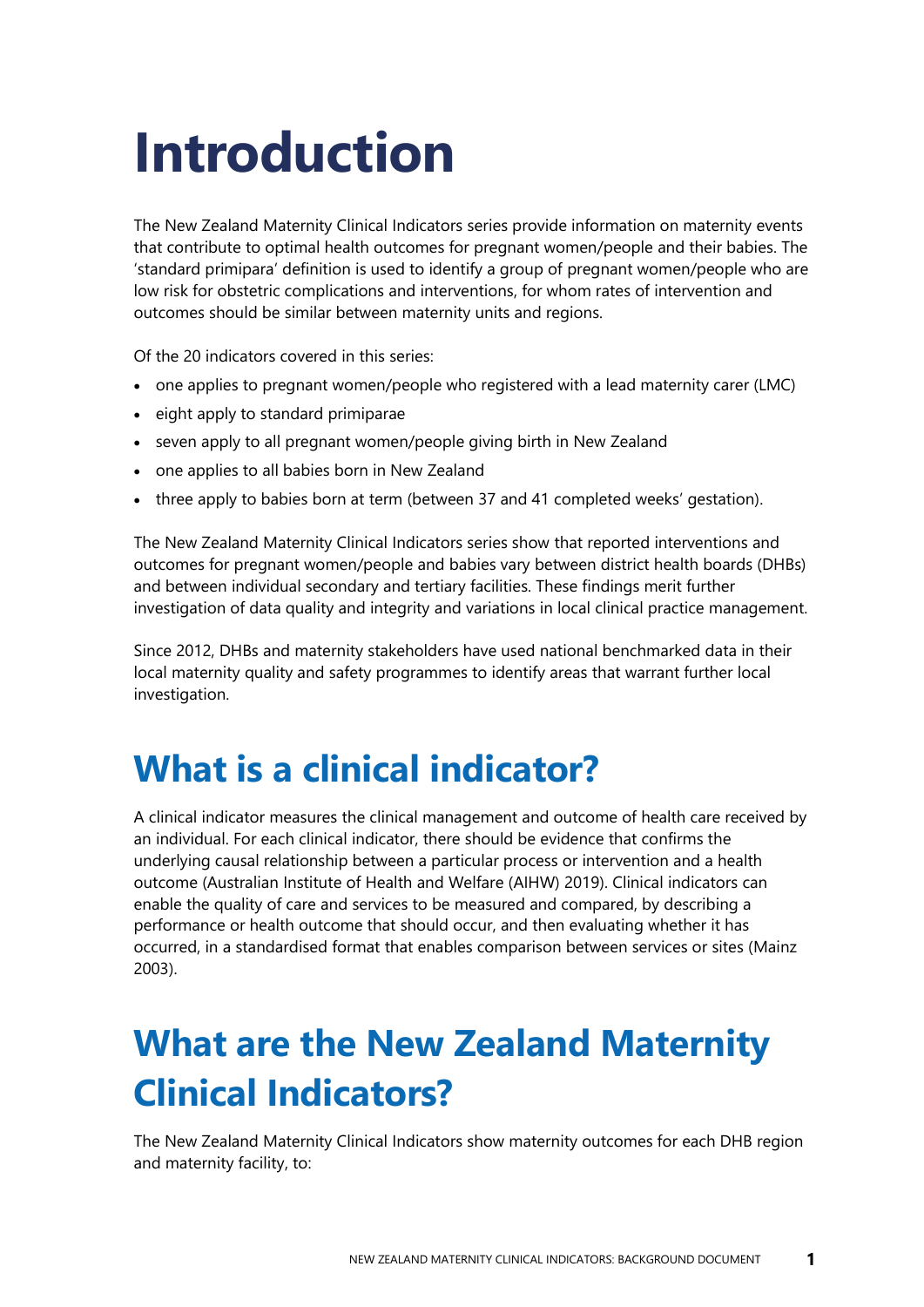- highlight areas where quality and safety could be improved nationally
- support quality improvement by helping DHBs to identify focus areas for local clinical review of maternity services
- provide a broader picture of maternity outcomes in New Zealand than is possible from maternal and perinatal mortality data alone
- provide standardised (benchmarked) data allowing DHBs to evaluate their maternity services over time and against the national average
- improve national consistency and quality in maternity data reporting.

The New Zealand Maternity Clinical Indicators are evidence-based and cover a range of procedures and outcomes for pregnant women/people and their babies. Where possible, the indicators are aligned with international maternity indicators to enable international comparison.

The Ministry of Health develops and publishes the indicators with support from the National Maternity Monitoring Group and the New Zealand Maternity Clinical Indicators Expert Working Group.

## <span id="page-5-0"></span>**Background**

In 2010, the Minister of Health directed the Ministry of Health to develop a national quality and safety programme for maternity services, encompassing standards and clinical indicators.

The New Zealand Maternity Clinical Indicators are the result of a collaboration between the Ministry of Health and maternity stakeholders, representing consumer, midwifery, obstetric, general practice, paediatric and anaesthetic perspectives. In 2011, an expert working group established 12 maternity clinical indicators that the Ministry of Health could measure using the available data collections at that time.

The New Zealand Maternity Standards (Ministry of Health 2011) express the expectation that the Ministry will review the New Zealand Maternity Clinical Indicators approximately every three years.

In 2013, the National Maternity Monitoring Group reviewed the original 12 indicators and recommended changes to improve their quality, completeness and scope. The original expert working group reviewed and developed these proposed changes to ensure they aligned with the original objectives.

The Ministry of Health implemented the changes in two phases:

- improving the quality and completeness of the original 12 indicators and introducing three new indicators in *New Zealand Maternity Clinical Indicators 2012* (Ministry of Health 2014)
- expanding the methodology to count outcomes for pregnant women/people giving birth outside a maternity facility more accurately and introducing six new indicators in *New Zealand Clinical Indicators 2013* (Ministry of Health 2015).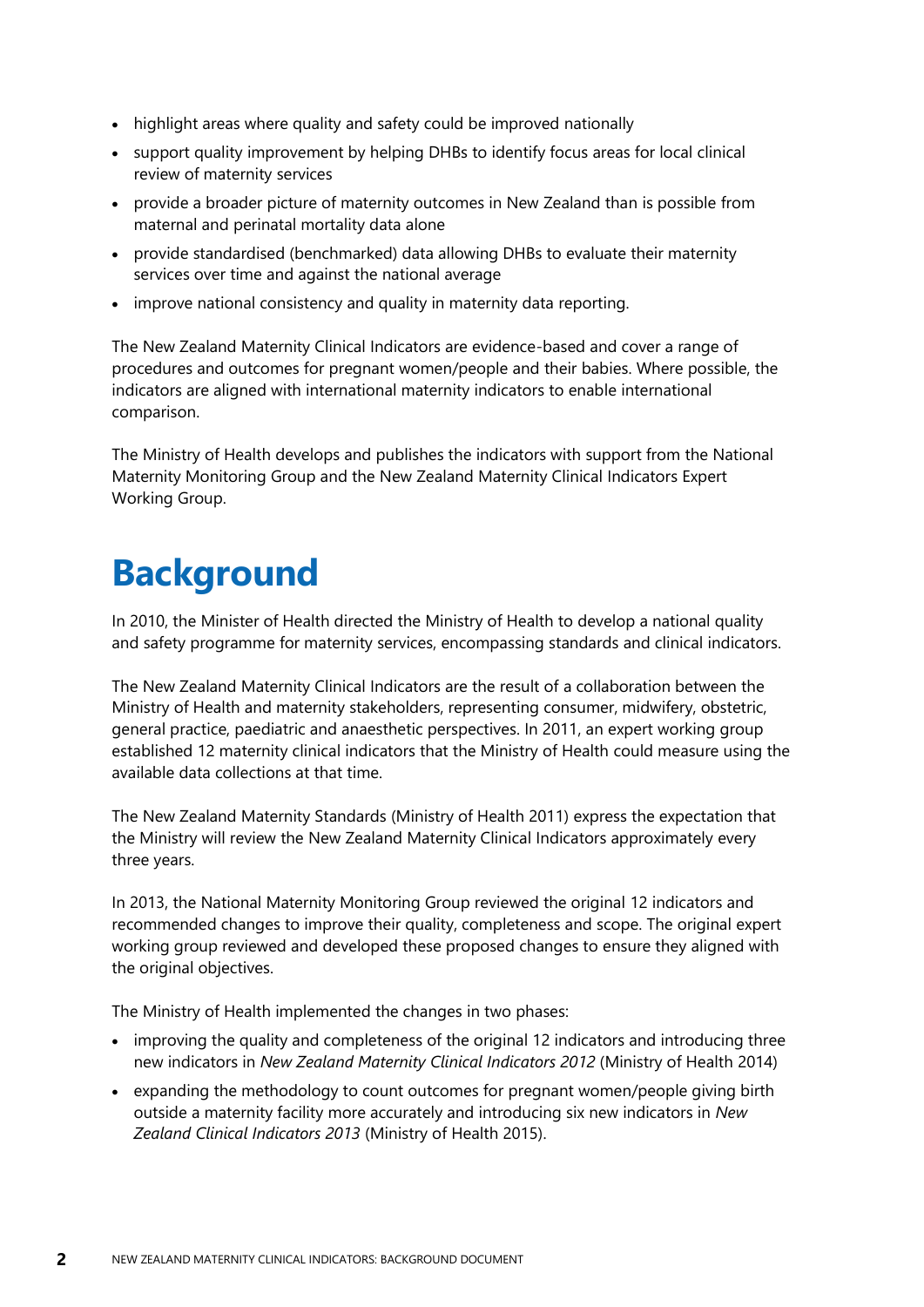In 2016, the expert working group recommended deleting 'BMI over 35' (formerly maternity clinical indicator 17) as an indicator because it does not meet the description of a clinical indicator. 'BMI over 35' is a demographic descriptor and is presented in the Report on Maternity series: **[www.health.govt.nz/nz-health-statistics/health-statistics-and-data](http://www.health.govt.nz/nz-health-statistics/health-statistics-and-data-sets/report-maternity-series)[sets/report-maternity-series](http://www.health.govt.nz/nz-health-statistics/health-statistics-and-data-sets/report-maternity-series)**

Following each review, the Ministry of Health applies the updated criteria to historic data back to 2009, to study trends. Users should look at the current report and data set.

### <span id="page-6-0"></span>**Overview**

| <b>Population</b>                                     |   | Indicator                                                                                                           | <b>Numerator</b>                                                                                                                           | <b>Denominator</b>                                                             |
|-------------------------------------------------------|---|---------------------------------------------------------------------------------------------------------------------|--------------------------------------------------------------------------------------------------------------------------------------------|--------------------------------------------------------------------------------|
| Pregnant<br>women/people<br>registered with<br>an LMC | 1 | Registration with an LMC<br>in the first trimester of<br>pregnancy                                                  | Total number of pregnant<br>women/people who<br>register with an LMC in the<br>first trimester of their<br>pregnancy                       | Total number of<br>pregnant women/people<br>who register with an<br><b>LMC</b> |
| Standard<br>primiparae                                | 2 | Standard primiparae who<br>have a spontaneous<br>vaginal birth                                                      | Total number of standard<br>primiparae who have a<br>spontaneous vaginal birth<br>at a maternity facility                                  | Total number of<br>standard primiparae                                         |
|                                                       | 3 | Standard primiparae who<br>undergo an instrumental<br>vaginal birth                                                 | Total number of standard<br>primiparae who undergo<br>an instrumental vaginal<br>birth                                                     | Total number of<br>standard primiparae                                         |
|                                                       | 4 | Standard primiparae who<br>undergo caesarean<br>section                                                             | Total number of standard<br>primiparae who undergo<br>caesarean section                                                                    | Total number of<br>standard primiparae                                         |
|                                                       | 5 | Standard primiparae who<br>undergo induction of<br>labour                                                           | Total number of standard<br>primiparae who undergo<br>induction of labour                                                                  | Total number of<br>standard primiparae                                         |
|                                                       | 6 | Standard primiparae with<br>an intact lower genital<br>tract (no first- to fourth-<br>degree tear or<br>episiotomy) | Total number of standard<br>primiparae with an intact<br>lower genital tract with<br>vaginal birth                                         | Total number of<br>standard primiparae who<br>give birth vaginally             |
|                                                       | 7 | Standard primiparae<br>undergoing episiotomy<br>and no third- or fourth-<br>degree perineal tear                    | Total number of standard<br>primiparae undergoing<br>episiotomy and no third-<br>or fourth-degree perineal<br>tear with vaginal birth      | Total number of<br>standard primiparae who<br>give birth vaginally             |
|                                                       | 8 | Standard primiparae<br>sustaining a third- or<br>fourth-degree perineal<br>tear and no episiotomy                   | Total number of standard<br>primiparae sustaining a<br>third- or fourth-degree<br>perineal tear and no<br>episiotomy with vaginal<br>birth | Total number of<br>standard primiparae who<br>give birth vaginally             |

<span id="page-6-1"></span>**Table 1: New Zealand Maternity Clinical Indicators**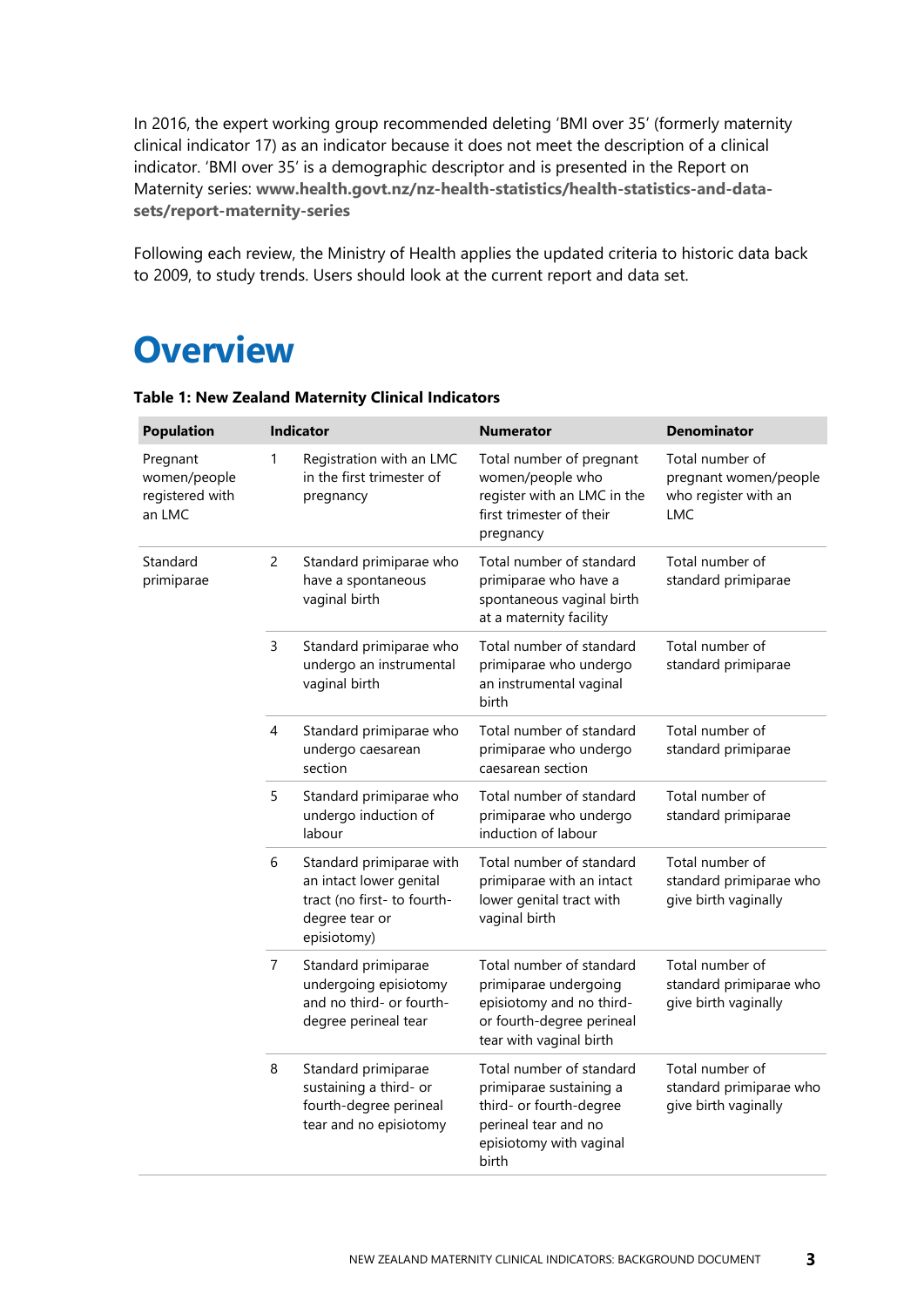| <b>Population</b>                        |    | Indicator                                                                                                                                        | <b>Numerator</b>                                                                                                                                                                            | <b>Denominator</b>                                                                                      |
|------------------------------------------|----|--------------------------------------------------------------------------------------------------------------------------------------------------|---------------------------------------------------------------------------------------------------------------------------------------------------------------------------------------------|---------------------------------------------------------------------------------------------------------|
|                                          | 9  | Standard primiparae<br>undergoing episiotomy<br>and sustaining a third- or<br>fourth-degree perineal<br>tear                                     | Total number of standard<br>primiparae undergoing<br>episiotomy and sustaining<br>a third- or fourth-degree<br>perineal tear with vaginal<br>birth                                          | Total number of<br>standard primiparae who<br>give birth vaginally                                      |
| Pregnant<br>women/people<br>giving birth | 10 | Pregnant women/people<br>having a general<br>anaesthetic for caesarean<br>section                                                                | Total number of pregnant<br>women/people having a<br>general anaesthetic for<br>caesarean section                                                                                           | Total number of<br>pregnant women/people<br>who undergo caesarean<br>section                            |
|                                          | 11 | Women/people<br>requiring a blood<br>transfusion with<br>caesarean section                                                                       | Total number of<br>women/people requiring a<br>blood transfusion with<br>caesarean section                                                                                                  | Total number of<br>pregnant women/people<br>who undergo caesarean<br>section                            |
|                                          | 12 | Women/people<br>requiring a blood<br>transfusion with vaginal<br>birth                                                                           | Total number of<br>women/people requiring a<br>blood transfusion with<br>vaginal birth                                                                                                      | Total number of<br>pregnant women/people<br>who give birth vaginally                                    |
|                                          | 13 | Diagnosis of eclampsia<br>at birth admission                                                                                                     | Total number of pregnant<br>women/people diagnosed<br>with eclampsia during<br>birth admission                                                                                              | Total number of<br>pregnant women/people<br>giving birth                                                |
|                                          | 14 | Women/people having a<br>peripartum hysterectomy                                                                                                 | Total number of<br>postpartum<br>women/people having an<br>abdominal hysterectomy<br>within six weeks after birth                                                                           | Total number of<br>pregnant women/people<br>giving birth                                                |
|                                          | 15 | Pregnant women/people<br>admitted to an intensive<br>care unit (ICU) and<br>requiring ventilation<br>during the pregnancy or<br>postnatal period | Total number of<br>women/people admitted<br>to ICU and requiring over<br>24 hours of mechanical<br>ventilation during<br>admission any time during<br>the pregnancy or<br>postpartum period | Total number of<br>pregnant women/people<br>giving birth                                                |
|                                          | 16 | Maternal tobacco use<br>during postnatal period                                                                                                  | Total number of<br>postpartum<br>women/people identified<br>as smokers at two weeks<br>after birth                                                                                          | Total number of<br>pregnant women/people<br>with smoking status at<br>two weeks after birth<br>reported |
| Live-born babies                         | 17 | Preterm birth                                                                                                                                    | Total number of babies<br>born under 37 weeks'<br>gestation                                                                                                                                 | Total number of babies<br>born (live births)                                                            |
|                                          | 18 | Small babies at term (37-<br>42 weeks' gestation)                                                                                                | Total number of babies<br>born at 37-42 weeks'<br>gestation with birthweight<br>under the 10th centile for<br>their gestation                                                               | Total number of babies<br>born at<br>37-42 weeks' gestation                                             |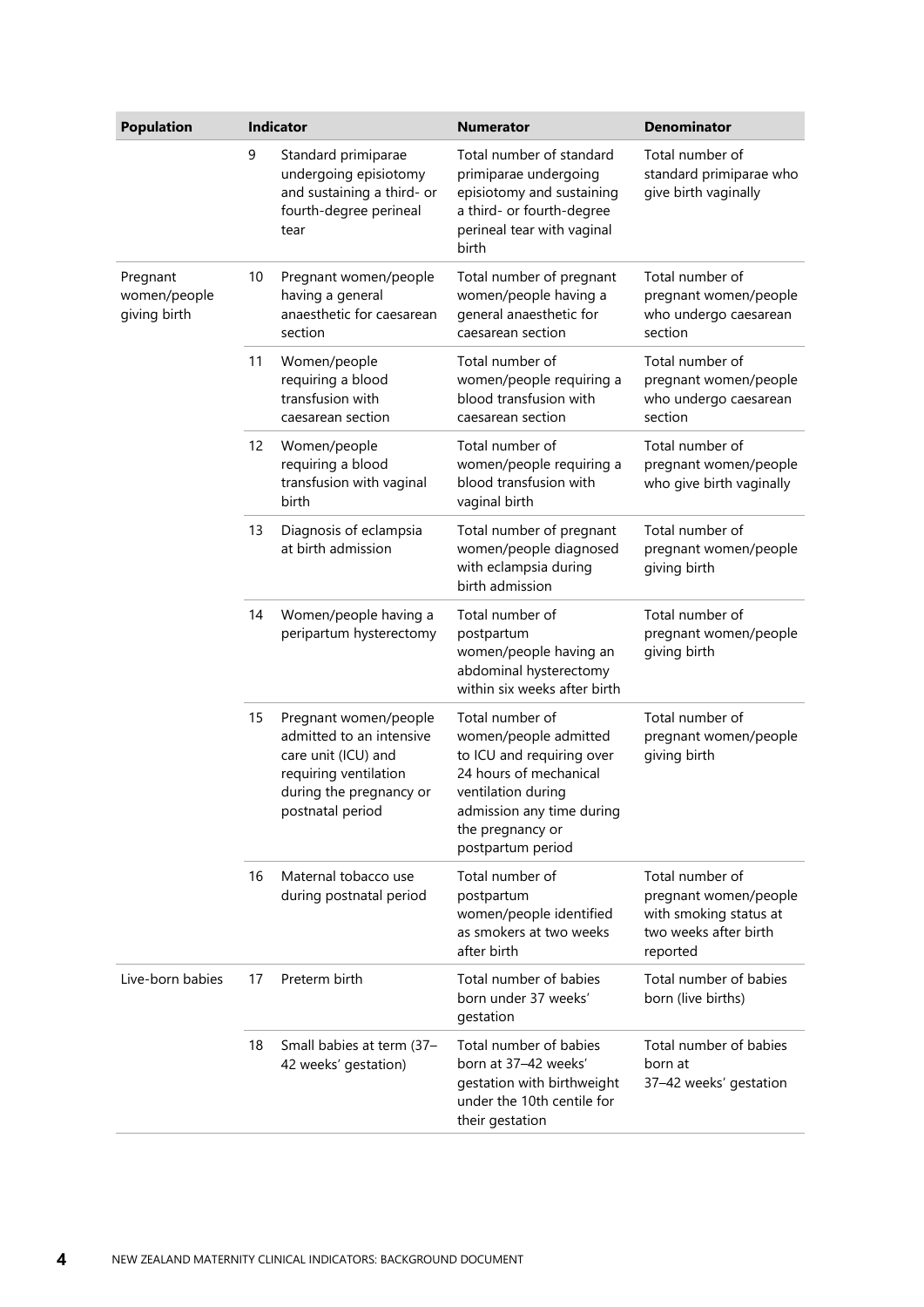| <b>Population</b> |    | <b>Indicator</b>                                                           | <b>Numerator</b>                                                                                                              | <b>Denominator</b>                                                                                                               |
|-------------------|----|----------------------------------------------------------------------------|-------------------------------------------------------------------------------------------------------------------------------|----------------------------------------------------------------------------------------------------------------------------------|
|                   | 19 | Small babies at term<br>born at 40-42 weeks'<br>gestation                  | Total number of babies<br>horn at 40–42 weeks'<br>gestation with birthweight<br>under the 10th centile for<br>their gestation | Total number of babies<br>born at 37-42 weeks'<br>gestation with<br>birthweight under the<br>10th centile for their<br>gestation |
|                   | 20 | Babies born at<br>37+ weeks' gestation<br>requiring respiratory<br>support | Total number of babies<br>born at 37+ weeks'<br>gestation requiring over 4<br>hours of respiratory<br>support                 | Total number of babies<br>born at 37+ weeks'<br>gestation                                                                        |

The Ministry of Health has produced a set of online tables to present this data and published it on its website (**[www.health.govt.nz/publication/new-zealand-maternity-clinical](http://www.health.govt.nz/publication/new-zealand-maternity-clinical-indicators-2019)[indicators-2019](http://www.health.govt.nz/publication/new-zealand-maternity-clinical-indicators-2019)**). These tables present numbers and rates by:

- indicator, ethnic group and DHB of residence, 2009–2019
- indicator and facility of birth (primary, secondary and tertiary), 2009–2019
- gestation in weeks for indicator 18, 2009–2019.

Additionally, a web-based tool is available on the Ministry of Health's website for users to explore the numbers and rates discussed in the report. This includes numbers and rates of each indicator from 2009 to 2019 by ethnic group and DHB of residence, and by facility of birth: **[minhealthnz.shinyapps.io/maternity-clinical-indicator-trends](https://minhealthnz.shinyapps.io/maternity-clinical-indicator-trends/)**.

Maps showing rates for each indicator by DHB of residence will be available on the Health Quality & Safety Commission's Atlas of Healthcare Variation (**[www.hqsc.govt.nz/atlas](http://www.hqsc.govt.nz/atlas)**). The Atlas displays easy-to-use maps, graphs, tables and commentaries that highlight variations by geographic area in the provision and use of specific health services and health outcomes.

### <span id="page-8-0"></span>**About the data**

The Ministry of Health extracts data for these indicators from pregnancies and live-born babies recorded on the National Maternity Collection (MAT) on 8 September 2021. Additional hospital event data for each pregnancy and live-born baby recorded on MAT is extracted from the National Minimum Dataset (NMDS).

Records of babies born at a gestational age of less than 20 weeks and the corresponding records for their birth parent have been excluded from this analysis. The Ministry of Health has made all efforts to ensure that the data presented does not include duplicate events. Pregnant women/people giving birth at home are counted as having a spontaneous vaginal birth without an episiotomy.

Standard primiparae are defined using maternal age, gestational age and parity sourced from MAT, and clinical codes sourced from the current birth event, from antenatal events corresponding to the pregnancy, and from a search of historical maternity events held in the NMDS. See 'Appendix 2: Technical notes' for more detail on definitions and code ranges.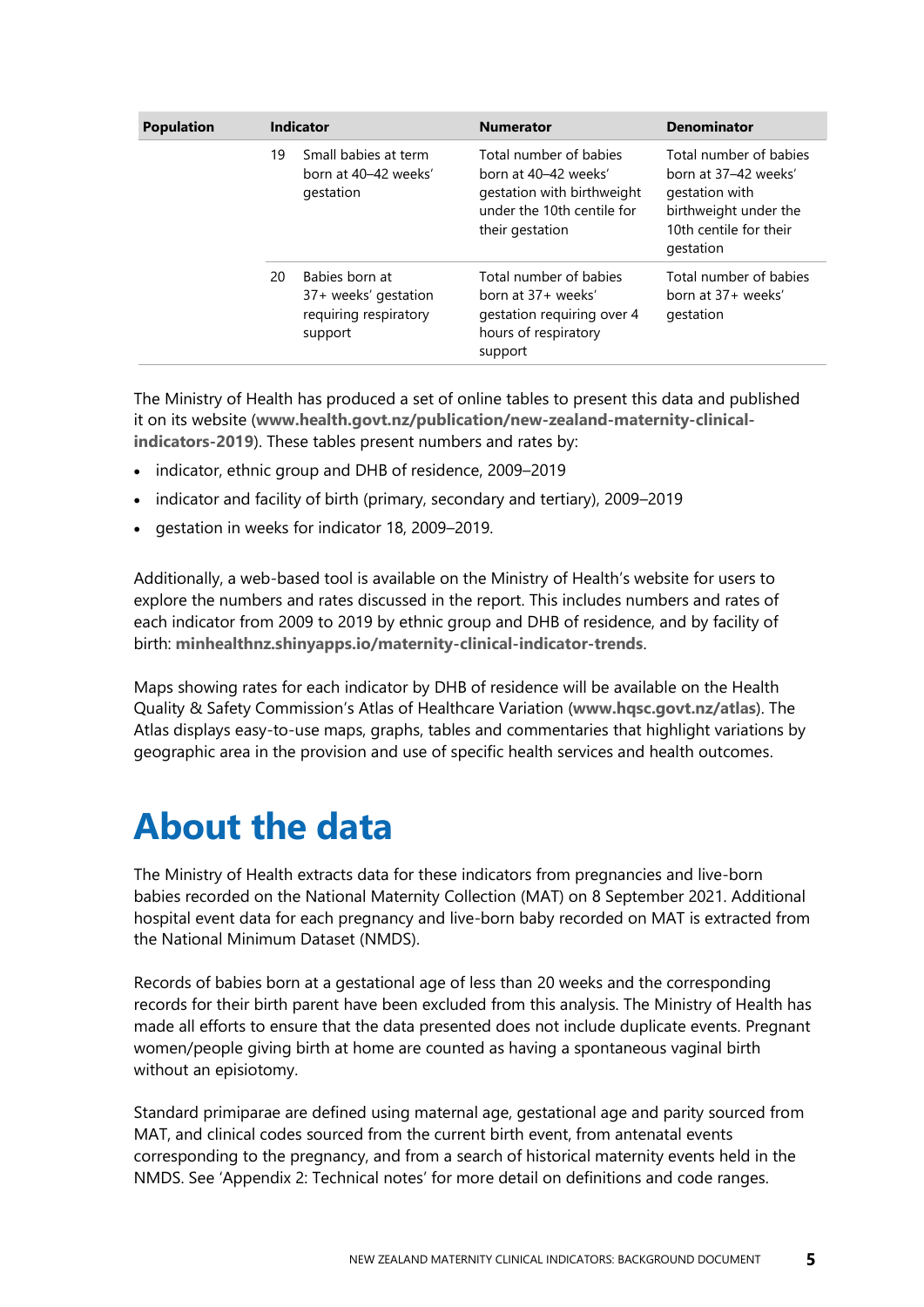The data presented in this edition primarily pertains to pregnant women/people recorded as having given birth and babies live-born in 2019 from MAT. Data from births occurring from 2009 to 2018 have been re-extracted using the same methods and criteria to provide an upto-date time-series view.

As the definitions and data sources used in this report have been revised and may differ from previously published reports in this series, you should not compare the data this edition presents to the data in previous reports. See the accompanying spreadsheets for time-series analysis.

## <span id="page-9-0"></span>**Standard primiparae**

A 'standard primipara' is a woman expected to have an uncomplicated pregnancy. Intervention and complication rates for these pregnant women/people should be low and consistent across hospitals and DHBs. Comparing data about standard primiparae (rather than all pregnant women/people giving birth) controls for differences in case mix and increases the validity of inter-hospital comparisons of maternity care (Australian Council on Healthcare Standards 2019).

We consider approximately 15 percent of women giving birth in New Zealand to be standard primiparae. These women are a subset of the general maternity population and so are not representative of birthing women/people in New Zealand.

Standard primiparae in this publication are women aged 20–34 years old at the time of giving birth who are giving birth for the first time (parity  $= 0$ ) at term (37–41 weeks' gestation) where the outcome of the birth is a singleton baby, the presentation is cephalic (headfirst) and there have been no recorded obstetric complications that are indications for specific obstetric interventions.

## <span id="page-9-1"></span>**Data integrity**

The Ministry of Health compiles the New Zealand Maternity Clinical Indicators series from data supplied by DHBs and LMCs. District health boards and facilities are individually responsible for ensuring the completeness and quality of data they supply to national collections. Lead maternity carers are contractually responsible for ensuring the accuracy of data they supply on claims for payment. The Ministry of Health has applied data quality management at several points in the collection, extraction and reporting of the data used for the New Zealand Maternity Clinical Indicators. However, errors can occur. Users should contact the Ministry of Health with any concerns regarding the data or analyses presented in the New Zealand Maternity Clinical Indicators.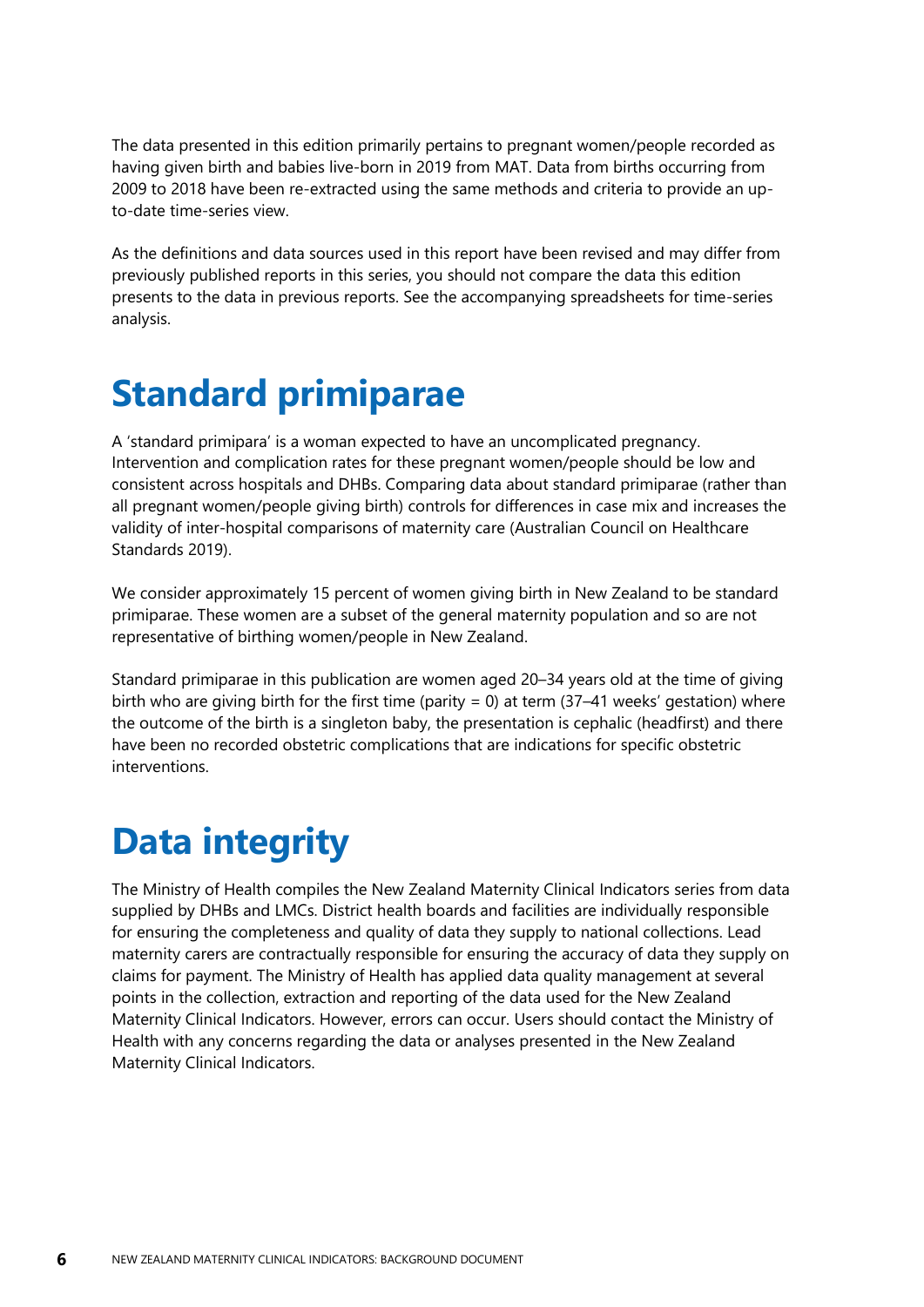## <span id="page-10-0"></span>**Interpretation notes**

The data in the New Zealand Maternity Clinical Indicators series is presented in two ways:

- by DHB of residence: this data provides DHBs with information relevant to their usually resident population
- by place of birth: this data allows monitoring of trends over time at the facility level.

### Numbers and rates

Rates are presented as raw percentages. Rates are not standardised rates by age or ethnicity; denominators are chosen to group pregnant women/people into clinically similar cohorts that would be expected to experience similar birth outcomes (eg, standard primiparae).

Differences in rates by ethnicity or socioeconomic group could be an area of focus for analysis at DHB level. Some rates reflect small numbers of events; users should treat them with caution.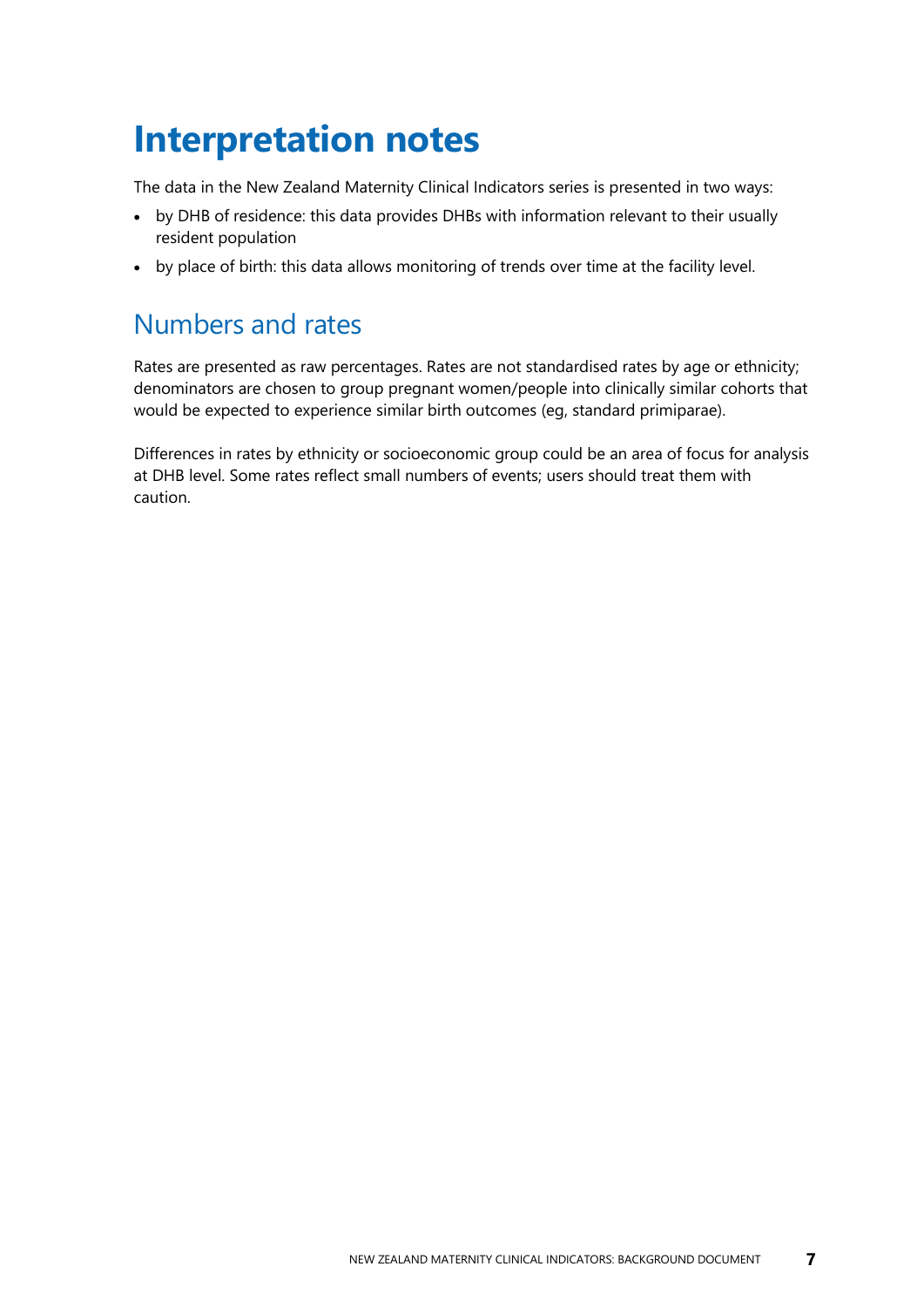# <span id="page-11-0"></span>**Indicator 1: Registration with a lead maternity carer**

### <span id="page-11-1"></span>**Rationale and purpose**

The Perinatal and Maternal Mortality Review Committee (2019), the National Maternity Monitoring Group (2019) and the *Inquiry into improving child health outcomes and preventing child abuse, with a focus from preconception to three years of age* (Health Select Committee 2013) all recommend early engagement by the pregnant woman/person with maternity care. The National Institute for Health and Care Excellence (NICE) (2021a) recommends that antenatal care be started in the first trimester and, ideally, by 10 weeks' gestation.

Early engagement with an LMC enables opportunities for screening, education and referral, and begins the primary maternity continuity of care relationship between a woman/pregnant person and their LMC. The National Maternity Monitoring Group (2019) continues to advocate for equitable access to LMC services in the first trimester for all pregnant women/people, recommending DHBs focus on improving service for Māori, Pacific and Indian pregnant women/people, for pregnant women/people under the age of 20 and for those living in high deprivation.

This indicator monitors the number of pregnant women/people who registered with an LMC in the first trimester of their pregnancy, out of all women/people who gave birth and had an LMC providing their primary maternity care.<sup>1</sup> This indicator supports national and local monitoring of the effectiveness of activities to improve timely registration with an LMC.

<sup>1</sup> Woman/pregnant people who register with a DHB primary maternity service are not counted in this indicator.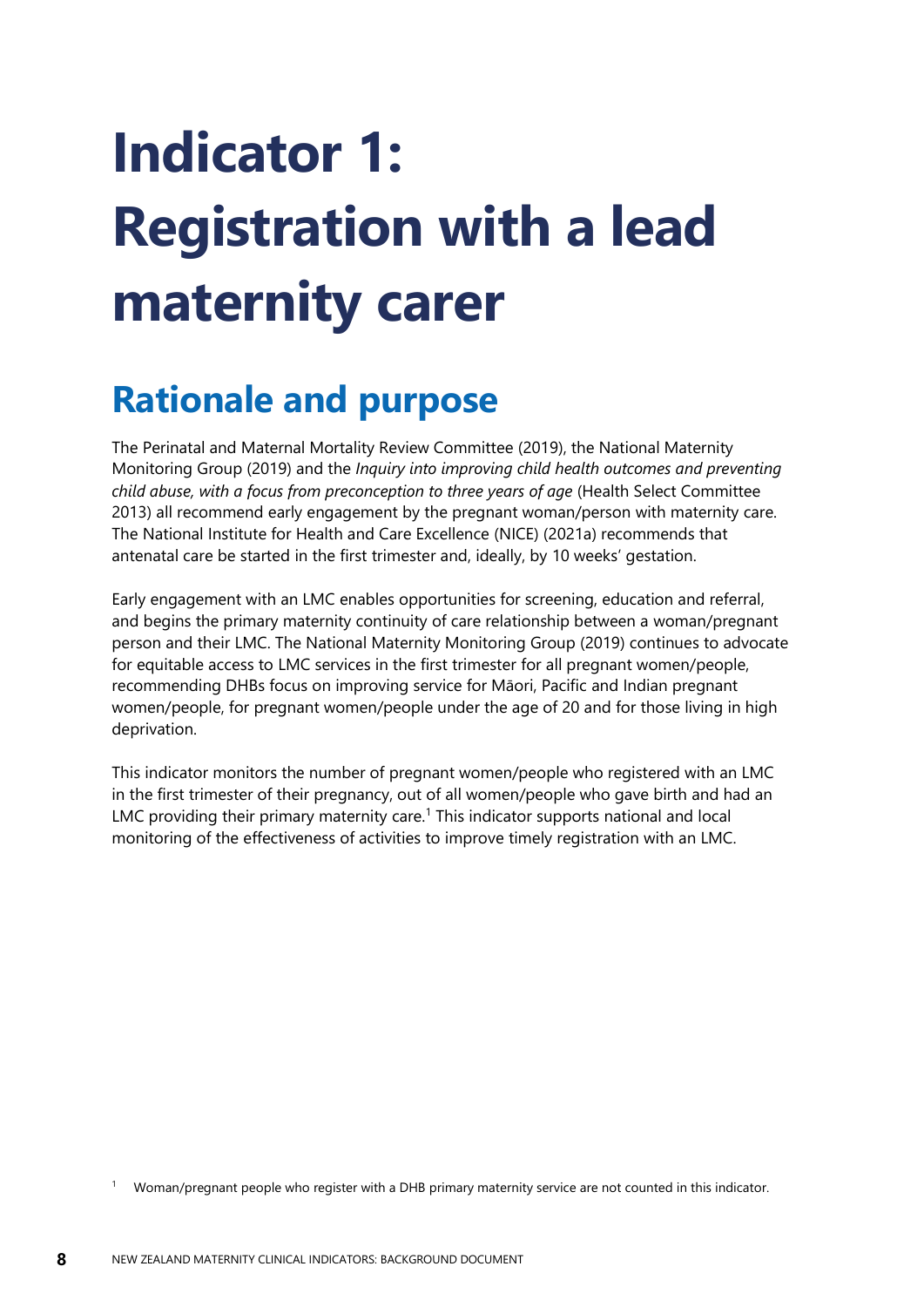# <span id="page-12-0"></span>**Indicators 2 to 5: Type of birth**

## <span id="page-12-1"></span>**Rationale and purpose**

Indicators 2 to 5 present data on types of birth among standard primiparae. They compare rates of spontaneous vaginal birth and rates of medical interventions in a low-risk population.<sup>2</sup> Their purpose is to encourage maternity service providers to review the appropriateness of these interventions among low-risk pregnant women/people, with the aims of supporting normal birth, improving mothers' experience of maternity care, reducing maternal and perinatal morbidity, and supporting value for money for the health system. The following sections describe the rationale and purpose of the specific indicators.

## <span id="page-12-2"></span>**Spontaneous vaginal birth (indicator 2)**

This indicator measures the proportion of pregnant women/people having a spontaneous (non-instrumental) vaginal birth in a low-risk population. This measure includes births for which labour was augmented or induced.

Maternity service providers should review, evaluate and make necessary changes to clinical practice aimed at supporting pregnant women/people to achieve a spontaneous vaginal birth.

## <span id="page-12-3"></span>**Instrumental vaginal birth (indicator 3)**

This indicator measures the use of instrumental interventions: that is, vacuum (ventouse) and forceps. Using instruments is associated with short-term and long-term complications for the woman/pregnant person and the baby, some of which can be serious. Maternity service providers should use instrumental interventions judiciously. The decision to conduct an instrumental birth depends on the clinical situation and the principles of informed consent applied prior to embarking on an assisted vaginal birth. It is important to ensure that the woman/pregnant person is aware of the risks and proposed benefits of the procedure. (AIHW 2021).

If a maternity service provider's rates of intervention are significantly higher nationally than its peer group, it should examine the use of instrumental birth alongside other indicators that instrumental birth may affect, including maternal and perinatal morbidity.

<sup>2</sup> Some indicators do not add up to 100 percent due to missing data codes for some events.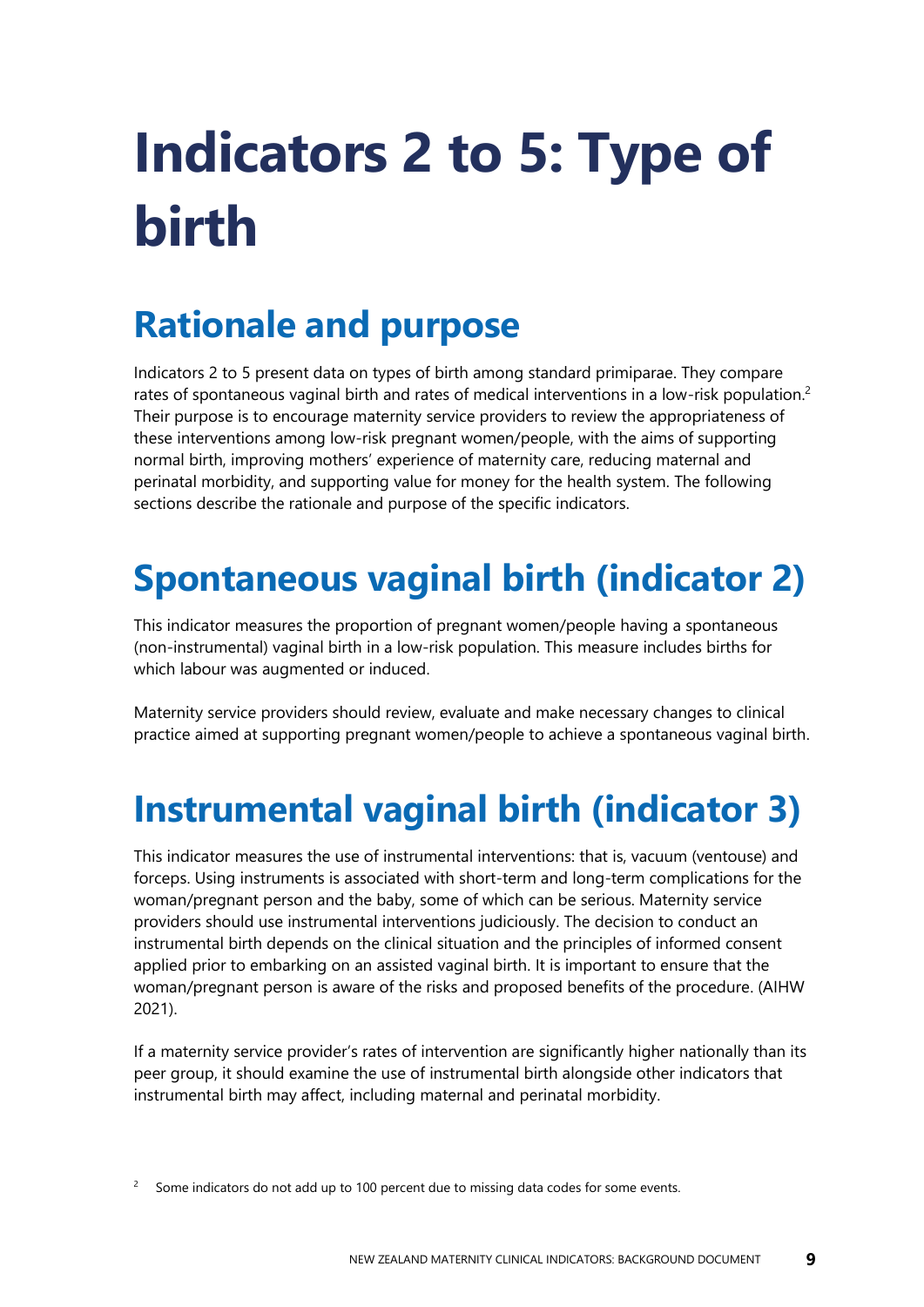## <span id="page-13-0"></span>**Caesarean section (indicator 4)**

The purpose of this indicator is to encourage maternity service providers to evaluate whether they performed only necessary caesarean sections and to reduce the harm associated with potentially avoidable caesarean sections among low-risk pregnant women/people. Caesarean birth is safer now than in the past and serious complications are uncommon, particularly for healthy pregnant women/people, but there is still a small risk of serious morbidity and mortality for both the woman/pregnant person and the baby (AIHW 2021).

If a maternity service provider's caesarean section rates are significantly different from its peer group nationally, it should examine its use of caesarean sections among low-risk pregnant women/people.

## <span id="page-13-1"></span>**Induction of labour (indicator 5)**

The purpose of this indicator is to benchmark rates of induction of labour in a low-risk population. Induction of labour is associated with risk of fetal distress, uterine hyperstimulation and postpartum haemorrhage (PPH), and can be the start of further medical interventions (AIHW 2021). The decision to recommend an induction of labour should be supported by the best evidence available and should take into consideration the individual risks and benefits of induction for the woman/pregnant person (Ministry of Health 2019).

Maternity service providers should use this indicator to investigate their policies and practices around inducing labour in low-risk pregnant women/people. If a maternity service provider's rates of induction of labour are significantly higher nationally than its peer group, it should review the appropriateness of inductions in this group. They should also examine the results of other indicators that can be affected by induction, such as caesarean section and PPH.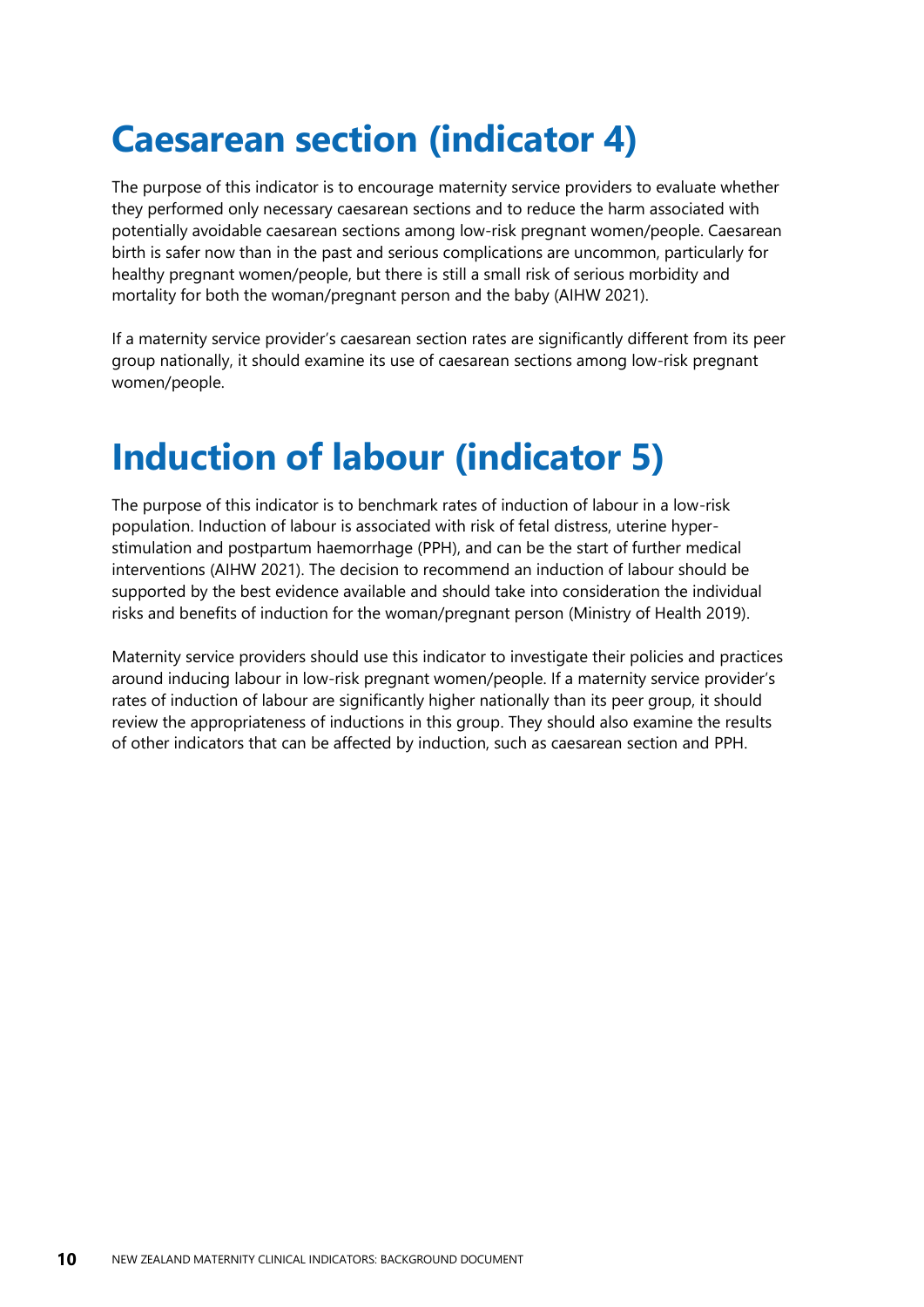# <span id="page-14-0"></span>**Indicators 6 to 9: Damage to the lower genital tract**

## <span id="page-14-1"></span>**Rationale and purpose**

Indicators 6 to 9 cover the degree of damage to the lower genital tract from vaginal birth among standard primiparae. Perineal trauma remains one of the most common complications of childbirth and is thought to affect between 60 percent and 85 percent of pregnant women/people who give birth vaginally (Women's Healthcare Australasia (WHA) 2007). Reasons for perineal trauma are varied, and may reflect either maternal, neonatal or clinical management issues. Perineal damage can cause pregnant women/people pain and longerterm morbidity. The aim of these indicators is to encourage review and practice improvement to reduce trauma and its associated maternal morbidity. Reduced perineal trauma is expected to improve maternal satisfaction and mother−infant bonding by reducing maternal pain and discomfort. The following sections describe the rationale and purpose of the specific indicators.

## <span id="page-14-2"></span>**Intact lower genital tract (indicator 6)**

The four categories of perineal tear classification enable a standardised description of perineal damage. Assessing and identifying degrees of perineal damage remains a complex process. A classification of first or second degree does not necessarily reflect the level of pain or longterm morbidity a woman/pregnant person experiences. This indicator provides a concise measure of all perineal trauma and is intended to encourage further investigation to determine how maternity service providers can improve rates of intact lower genital tract.

## <span id="page-14-3"></span>**Episiotomy (indicator 7)**

This indicator aims to encourage further investigation among maternity service providers to ensure that they assess risks to the woman/pregnant person and baby appropriately before undertaking an episiotomy. Meta-analysis of randomised controlled trials (Jiang et al 2017) confirms that judicious use of episiotomy is better practice than routine use of episiotomy (AIHW 2021). If a maternity service provider's rates of episiotomy, particularly among low-risk pregnant women/people, are significantly higher nationally than its peer group, the provider should examine these results. It should also look at other indicators that can be affected by episiotomies, such as third-degree tears, postpartum haemorrhage, infection and maternal admission to high-dependency units or intensive care units, to ascertain whether there is any correlation.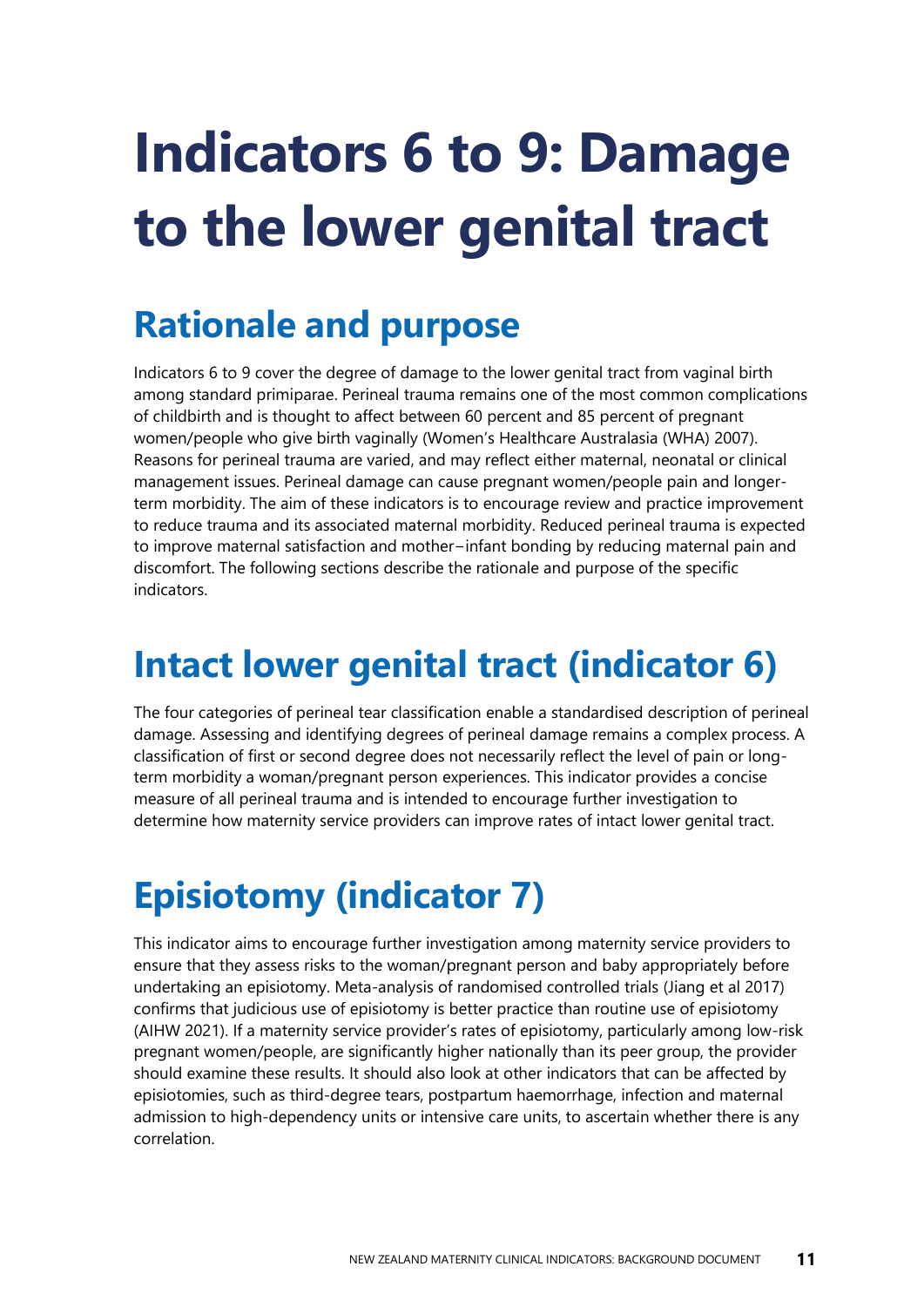## <span id="page-15-0"></span>**Third- and fourth-degree tears (with and without episiotomy) (indicators 8 and 9)**

The aim of these indicators is to encourage maternity service providers to consider the rate of tears in conjunction with episiotomy rates, and to investigate labour management if their rates are nationally significantly different from those of their peer group.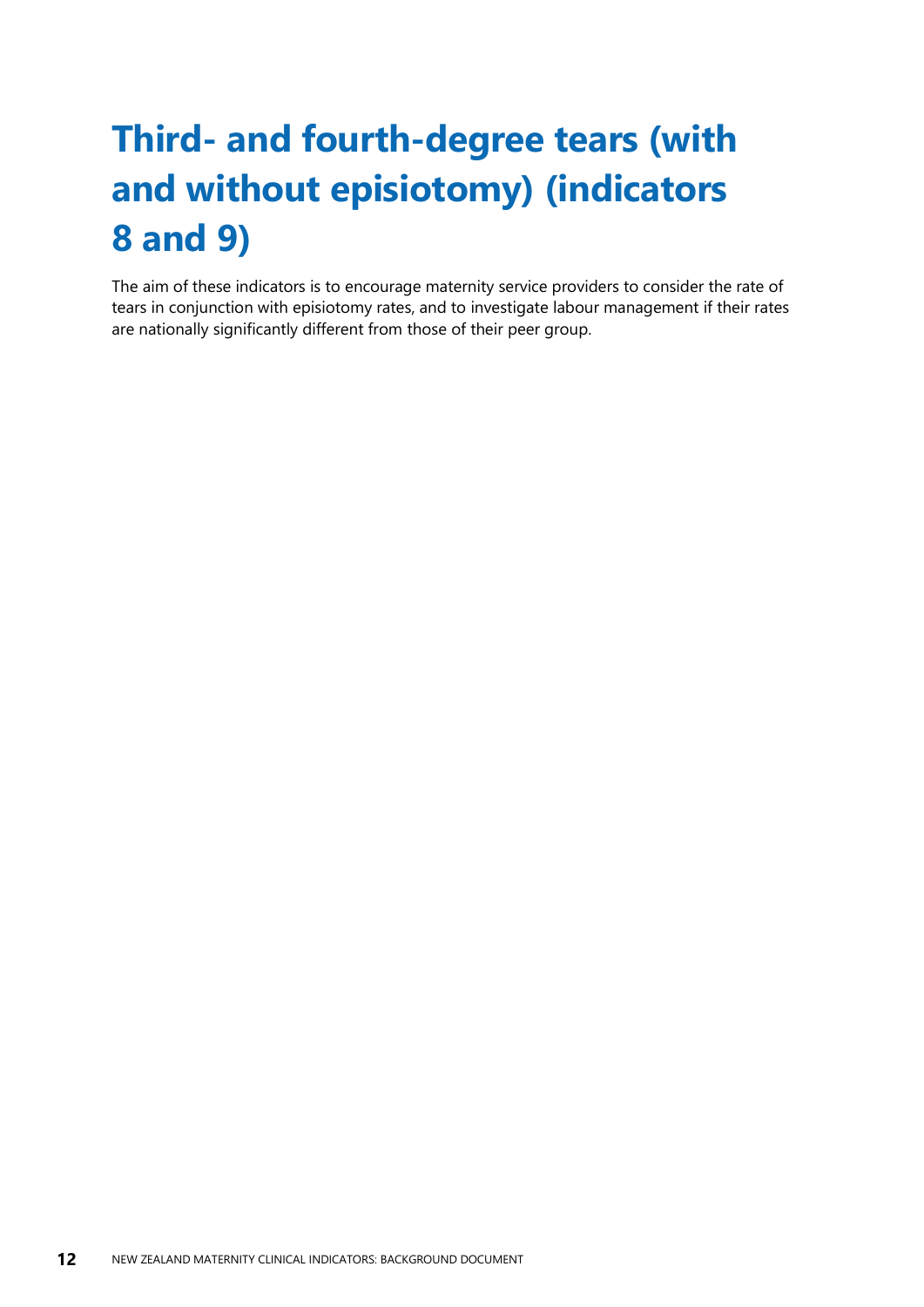# <span id="page-16-0"></span>**Indicator 10: General anaesthetic for pregnant women/people giving birth by caesarean section**

## <span id="page-16-1"></span>**Rationale and purpose**

Although the risks of general anaesthetic for caesarean section have reduced greatly in recent decades, regional anaesthetic is still safer than general anaesthetic in that it results in less maternal and neonatal morbidity (NICE 2021b).

Maternity service providers perform some caesarean sections under general anaesthetic because of factors such as patient preference, and in some high-risk cases (such as if a woman/pregnant person has pre-eclampsia) when only general anaesthetic can be used. Maternity service providers are also more likely to use general anaesthetic when they perform urgent caesarean sections. Factors affecting this can include the configuration and organisation of obstetric and anaesthetic services (eg, whether a specialist anaesthetist is on site) and the level of antenatal care a woman/pregnant person has received.

The objective of this indicator is to encourage maternity service providers that have higherthan-average rates of general anaesthetic for caesarean sections to investigate the causes of these higher rates and consider whether they are justified.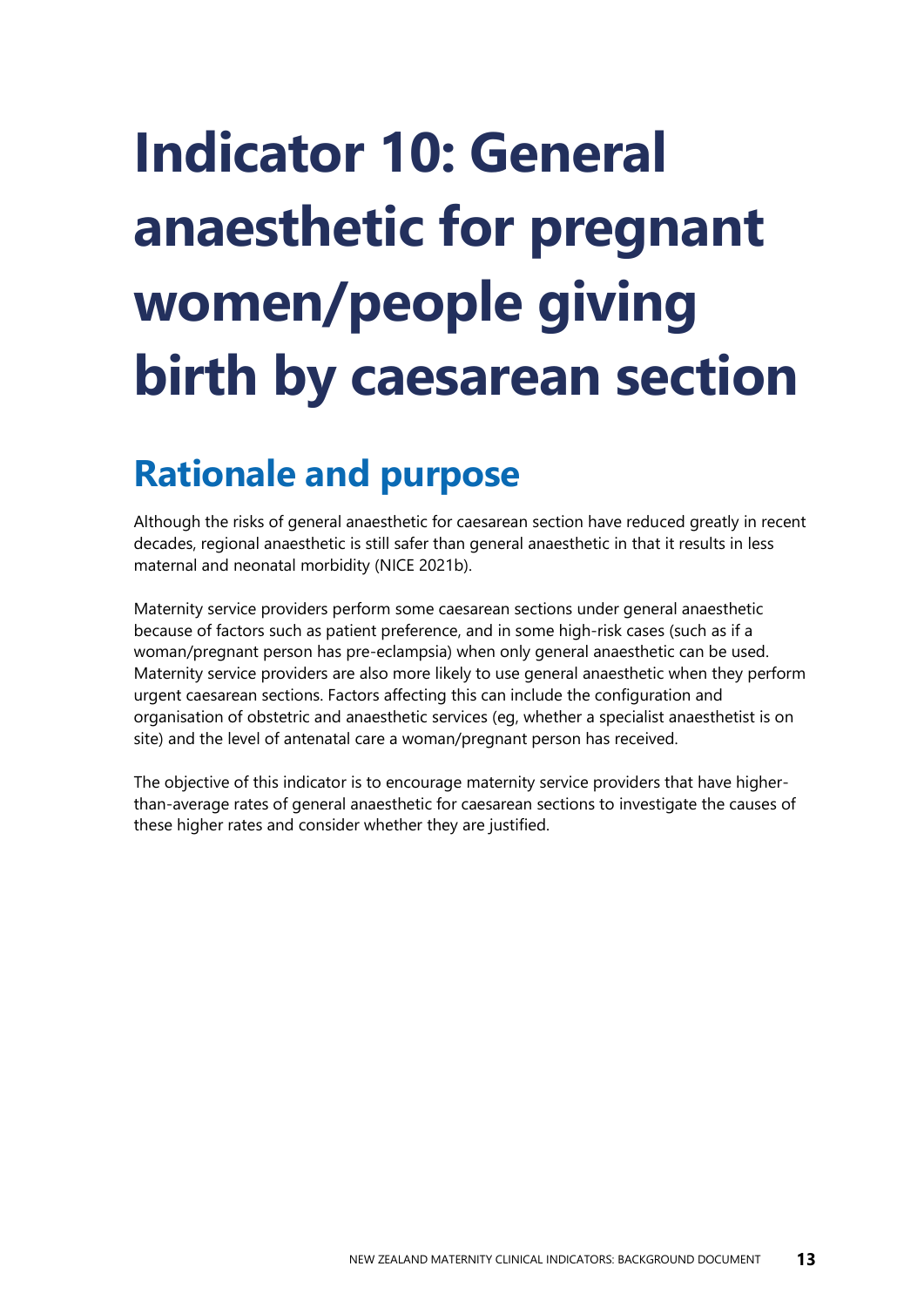# <span id="page-17-0"></span>**Indicators 11 and 12: Blood transfusion during birth admission**

### <span id="page-17-1"></span>**Rationale and purpose**

These indicators look at how maternity service providers handle excessive blood loss in pregnant women/people who have just given birth, called postpartum haemorrhage (PPH). Obstetric haemorrhage remains one of the leading causes of maternal mortality in developed and developing countries (Mavrides et al 2016). Major blood loss is defined as ≥1000 mls and can be subdivided into moderate (1001–2000 mls) and severe (≥2000 mls). Visually estimating blood loss is known to underestimate blood loss; blood collection drapes and weighing swabs can improve accuracy. However, studies have shown that this does not significantly reduce the risk of severe PPH. Health professionals are advised to assess clinical signs and symptoms of the woman/pregnant person when assessing the severity of PPH.

A different and (some suggest) more objective measure is whether there is a requirement for blood transfusion due to excessive blood loss during or following birth. This measurement is also not without difficulties. For example, decisions to perform blood transfusions depend on individual levels of patient tolerance, and some patients refuse a transfusion due to religious or other beliefs. However, as a broad measure of excessive blood loss and potential long-term morbidity due to that blood loss, this indicator is a useful measure of severe, life-threatening PPH.

This indicator aims to provide maternity service providers with an indicator of significant blood loss that will stimulate further investigation of clinical management and intervention. All maternity service providers should be familiar with the *National Consensus Guideline for Treatment of Postpartum Haemorrhage / Aratohu Tūtohu ā-Motu mō te Tumahu Ikura Whakawhānau Pēpi* (Ministry of Health 2022).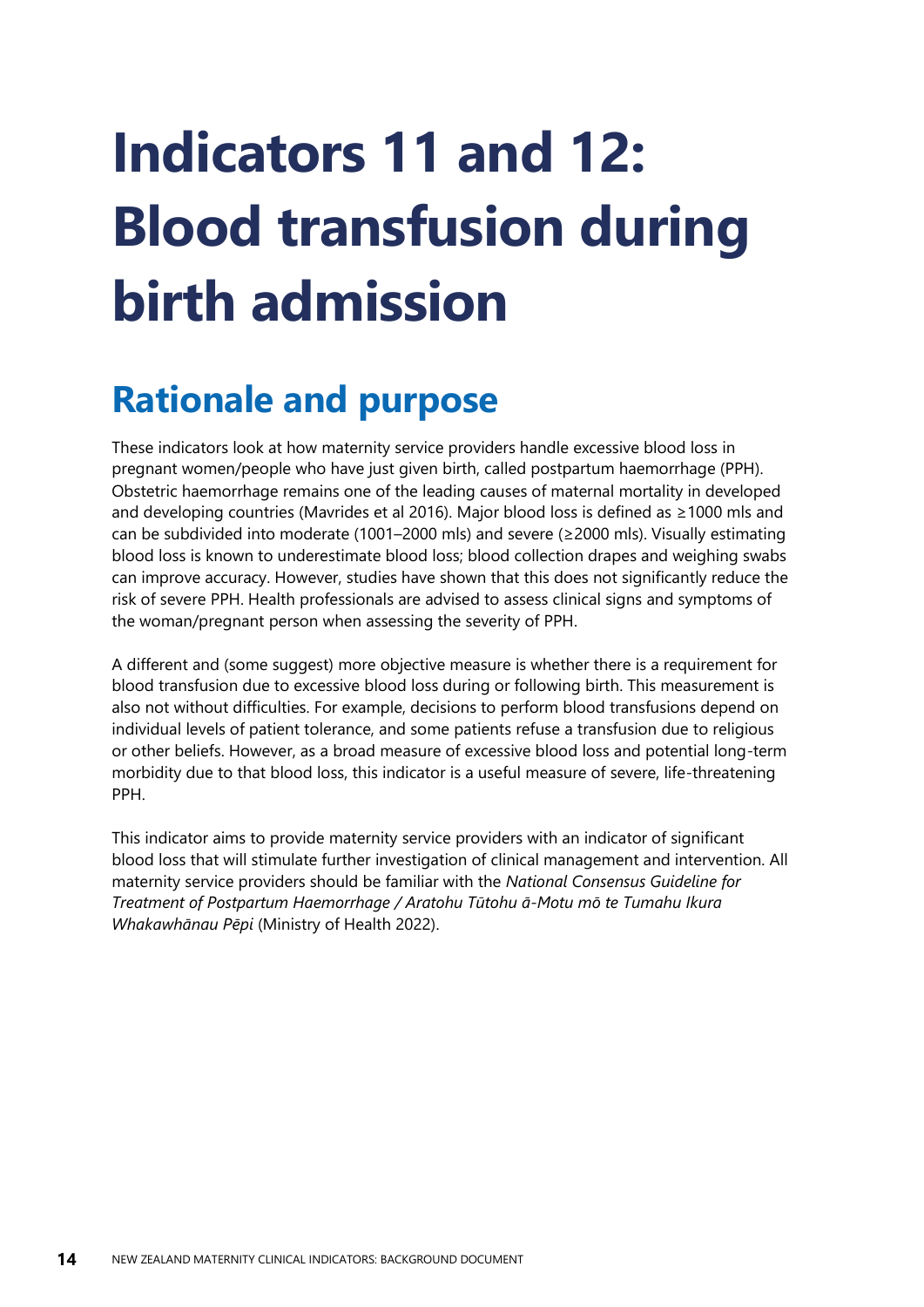# <span id="page-18-0"></span>**Indicators 13 to 15: Severe maternal morbidity**

## <span id="page-18-1"></span>**Rationale and purpose**

Maternity systems monitor maternal mortality as an indicator of their safety and quality. However, the number of maternal deaths in any given year is low. The impact of severe morbidity is significant and long term, is of high personal cost to a woman/pregnant person and her family and has a high financial cost to the health system. Monitoring severe morbidity provides a broader picture of the true impact of adverse outcomes in maternity and allows individual maternity units to benchmark whether their rates of severe morbidity are consistent with other units. Cases of severe maternal morbidity should be subject to local multidisciplinary review for quality improvement purposes.

## <span id="page-18-2"></span>**Eclampsia (indicator 13)**

Pre-eclampsia is characterised by [high blood pressure](http://en.wikipedia.org/wiki/Hypertension) and [protein in the urine](http://en.wikipedia.org/wiki/Proteinuria) during pregnancy and following birth. Pre-eclampsia affects between 2 and 8 percent of pregnancies worldwide. Eclampsia is a serious complication of pre-eclampsia and results in high rates of perinatal and maternal morbidity and mortality (World Health Organization (WHO) 2011). It is considered preventable through early detection and management of pre-eclampsia.

The purpose of this indicator is to encourage local investigation, including case review, into the appropriate diagnosis and management of pre-eclampsia in order to decrease the incidence of eclampsia.

## <span id="page-18-3"></span>**Peripartum hysterectomy (indicator 14)**

Peripartum hysterectomy is a surgical intervention usually only performed to save a woman/pregnant person's life, and usually happens when uncontrollable obstetric haemorrhage or extensive uterine rupture complicates birth. It is a marker of severe maternal morbidity and may indicate failings to prevent and manage antecedents such as haemorrhage or prolonged obstructed labour.

The purpose of this indicator is to encourage local investigation, including case review, to reduce the need for this significant surgery.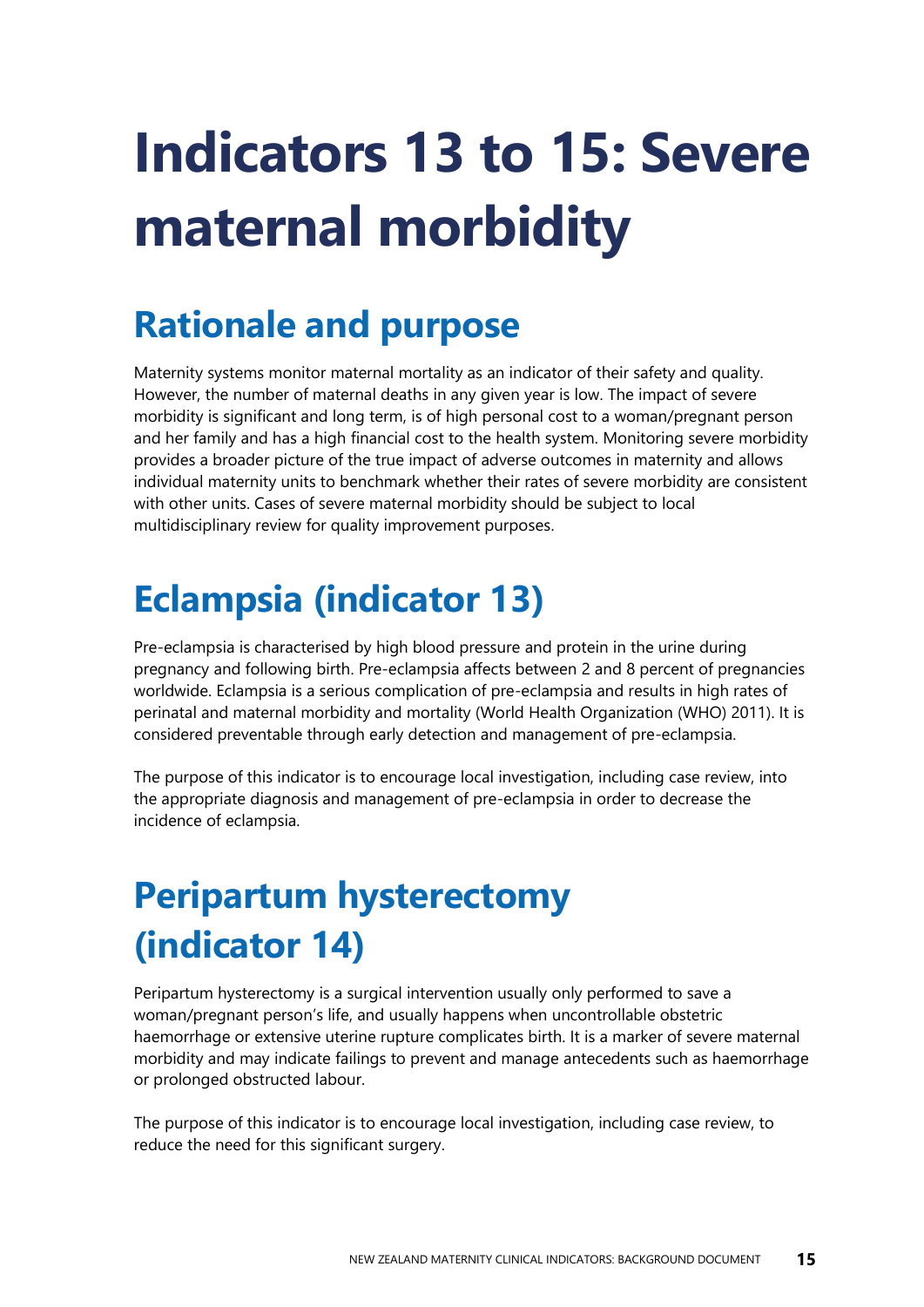## <span id="page-19-0"></span>**Mechanical ventilation (indicator 15)**

Using mechanical ventilation for more than 24 hours on a pregnant or postpartum woman/pregnant person is a marker of severe maternal morbidity that does not distinguish by cause. It indicates a high degree of severity, and its measurement is more sensitive than measuring intensive/special care unit admissions, as it is not dependent on local layout of facilities.

The purpose of this indicator is to encourage local investigation, including case review, to identify opportunities to prevent or reduce severe maternal and perinatal morbidity.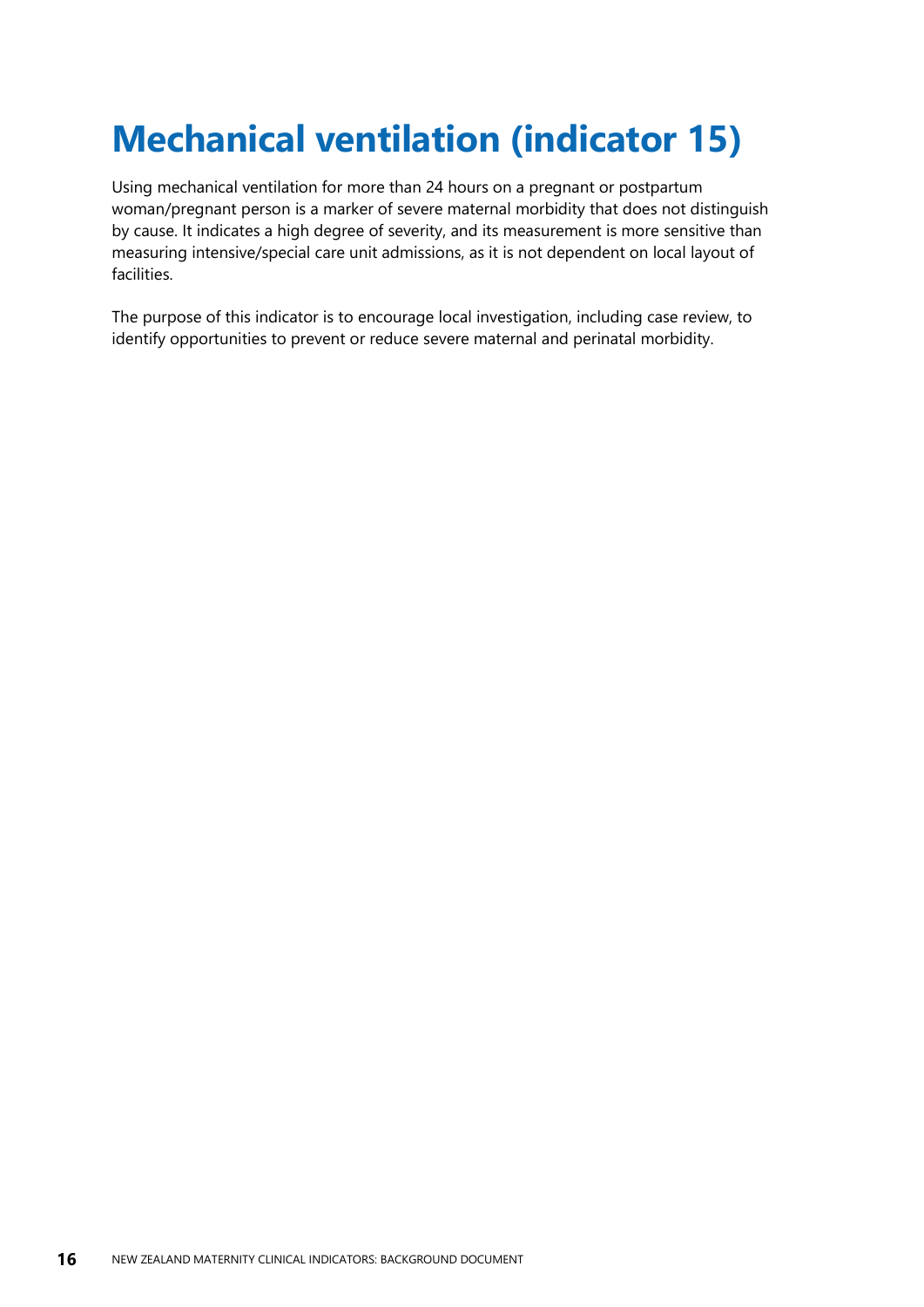# <span id="page-20-0"></span>**Indicator 16: Maternal tobacco use during postnatal period**

## <span id="page-20-1"></span>**Rationale and purpose**

Smoking during pregnancy leads to increased carbon monoxide concentration in the blood of the woman/pregnant person and their baby, resulting in reduced oxygen and nourishment available to the baby. This increases the risk of babies being born with a low birthweight and also increases the risk of neonatal mortality, sudden and unexpected death in infancy and long-term respiratory problems for the child (Ministry of Health 2020).

This indicator monitors maternal tobacco use at two weeks postnatal, which identifies the number of pregnant women/people who have continued to smoke during pregnancy and following the birth and those who have recommenced smoking following pregnancy and birth.

Improving rates against this indicator will require maternity service providers to offer tobacco cessation support during pregnancy and into the postnatal period that meets the needs of local populations. It also requires tobacco cessation services to work closely with LMCs and DHB maternity services.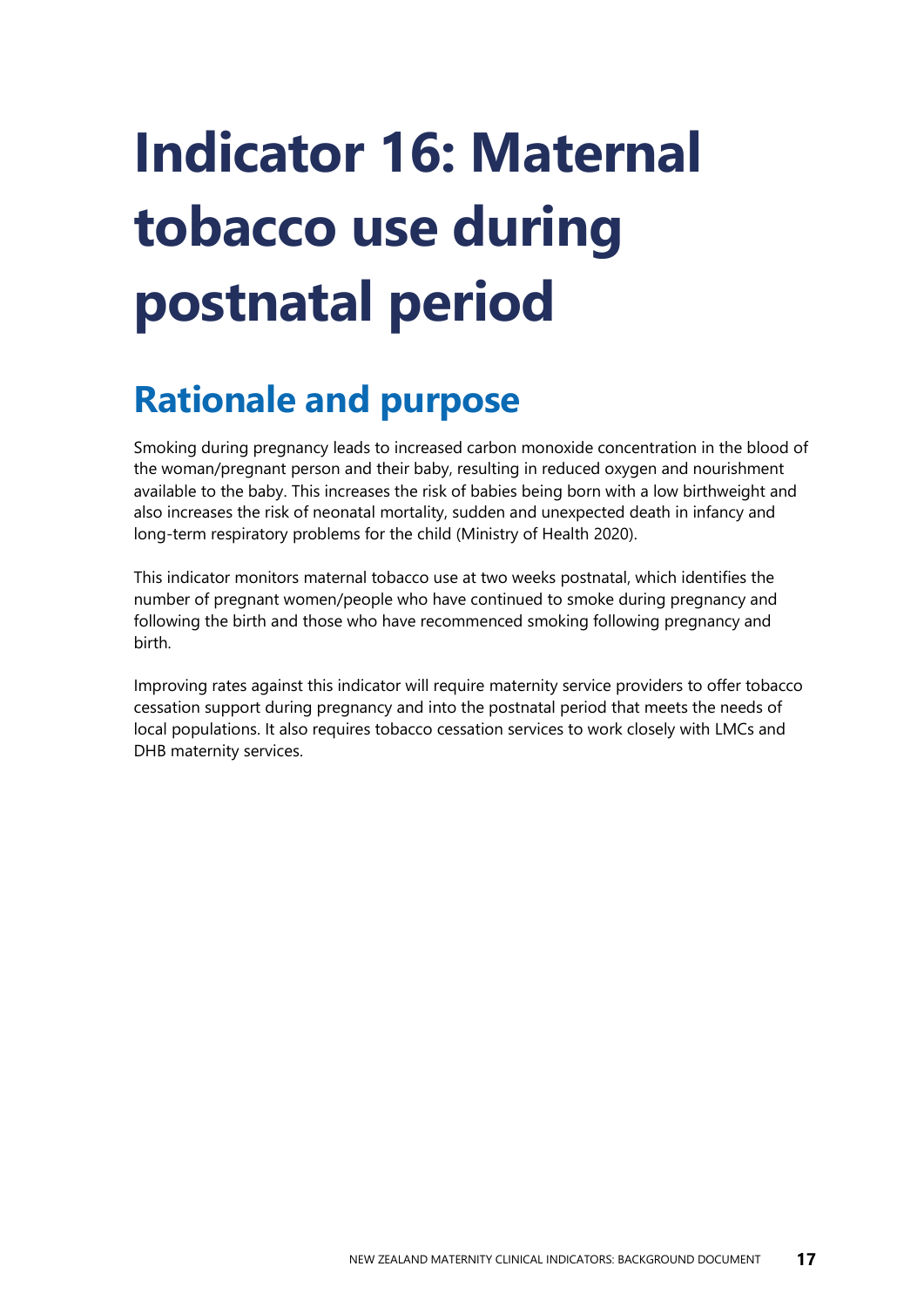# <span id="page-21-0"></span>**Indicator 17: Preterm birth**

## <span id="page-21-1"></span>**Rationale and purpose**

Preterm birth is a significant contributor to perinatal mortality and neonatal morbidity, especially for babies born under 32 weeks' gestation. Preterm birth is among the top causes of death in infants worldwide (WHO 2018).

Preterm birth may have negative consequences, including:

- higher neonatal mortality and morbidity
- long-term effects on babies, such as poorer neurodevelopmental and educational outcomes, more hospital admissions and increased general disease burden in childhood
- greater use of health resources
- long-term effects on risk of disease through to adulthood, including hypertension (high blood pressure) and diabetes.

Spontaneous onset of labour, premature rupture of membranes, antepartum haemorrhage, multiple pregnancy and pregnancy-induced hypertension are the most common causes of preterm birth.

Managing high blood pressure and tobacco use in pregnant women/people may reduce rates of very early preterm birth (28 weeks to 31 completed weeks' gestation (WHO 2018). Clinical decision-making regarding timing of induction and elective (planned) caesarean section affects rates of late preterm birth (37 weeks' gestation or less).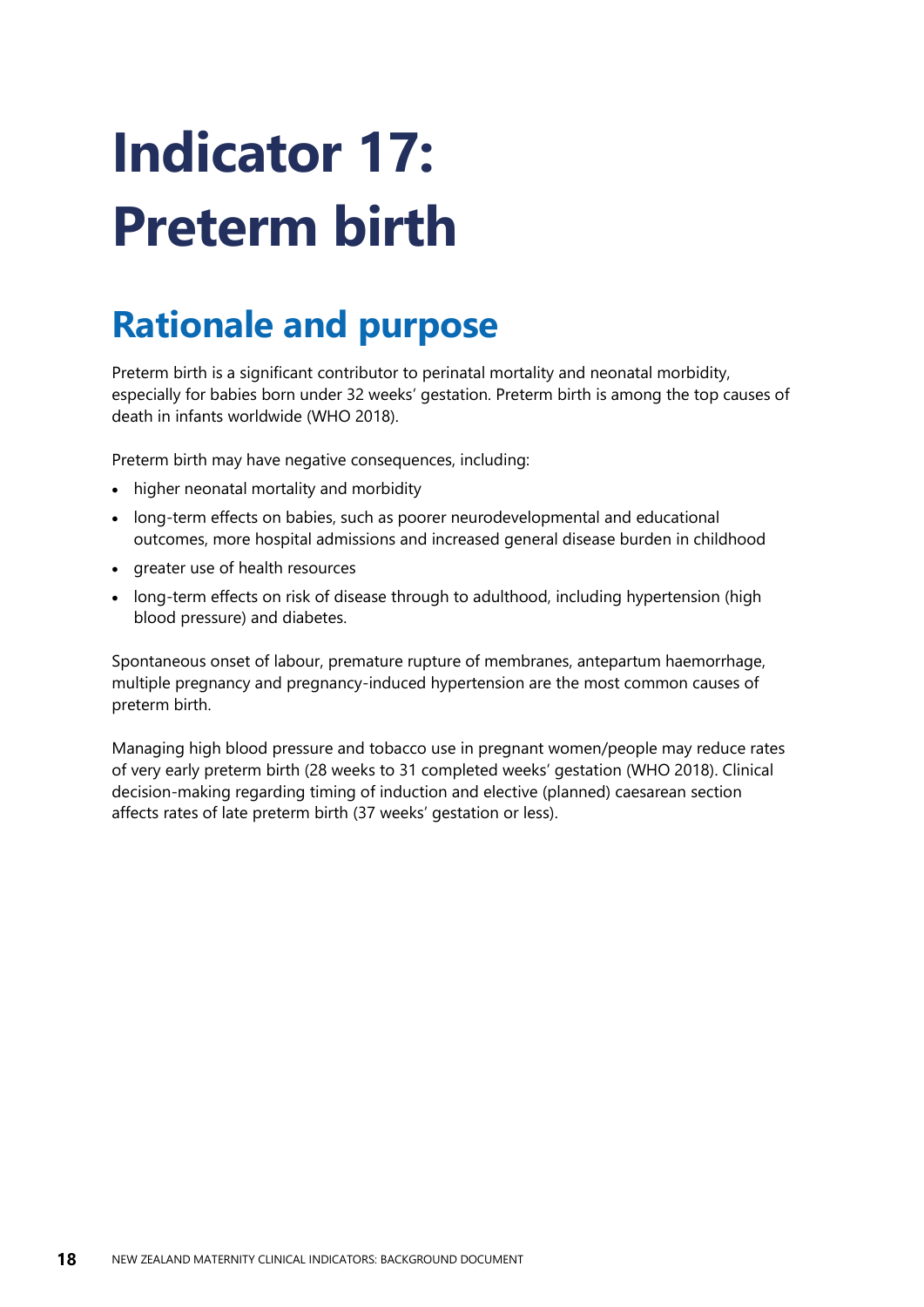# <span id="page-22-0"></span>**Indicators 18 and 19: Small for gestational age at term**

## <span id="page-22-1"></span>**Rationale and purpose**

Infants who are born small for gestational age (SGA) are at increased risk of neonatal morbidity and mortality, reduced growth through childhood, lower childhood neurodevelopmental scores, reduced educational attainment and increased lifetime risk for impaired glucose tolerance, including type 2 diabetes, and cardiovascular disease (Anderson et al 2016; Baschat 2014; Crispi et al 2012; Murray et al 2015; Selvaratnam et al 2021).

Placental disease (including that associated with pre-eclampsia) and smoking are common causes of poor fetal growth, leading to babies being diagnosed with SGA. Appropriate management of pregnant women/people at increased risk of SGA (those with a history of SGA, high blood pressure or obesity, and who smoke) may reduce the risk. Detecting poor fetal growth early on may reduce the risk of stillbirth by presenting the opportunity for better surveillance and iatrogenic preterm birth.

## <span id="page-22-2"></span>**Small babies at term (indicator 18)**

This indicator measures the proportion of all babies born at term who are small for their gestational age. This is defined as less than the 10th percentile for birthweight on the INTERGROWTH-21st growth charts for gestational ages 37 to 42 weeks. INTERGROWTH-21st is an international network of clinicians and researchers' issues concerning fetal growth, which developed and published these growth standards. They use the same methodology as the WHO childhood growth standards recommended for use in New Zealand (Ministry of Health 2010).

The percentage of babies in New Zealand who fall above or below a given percentile on these charts is different from the equivalent percentages on New Zealand population charts and from customised centile charts that are widely used in New Zealand.

There is extensive evidence for maternal factors leading to SGA, including smoking, high blood pressure, pre-eclampsia, poorly controlled diabetes, obesity and poor nutrition. This indicator should encourage multidisciplinary review of the prevention and management of poor fetal growth at a population level, with the potential for reducing risk of SGA, morbidity from SGA, and stillbirths.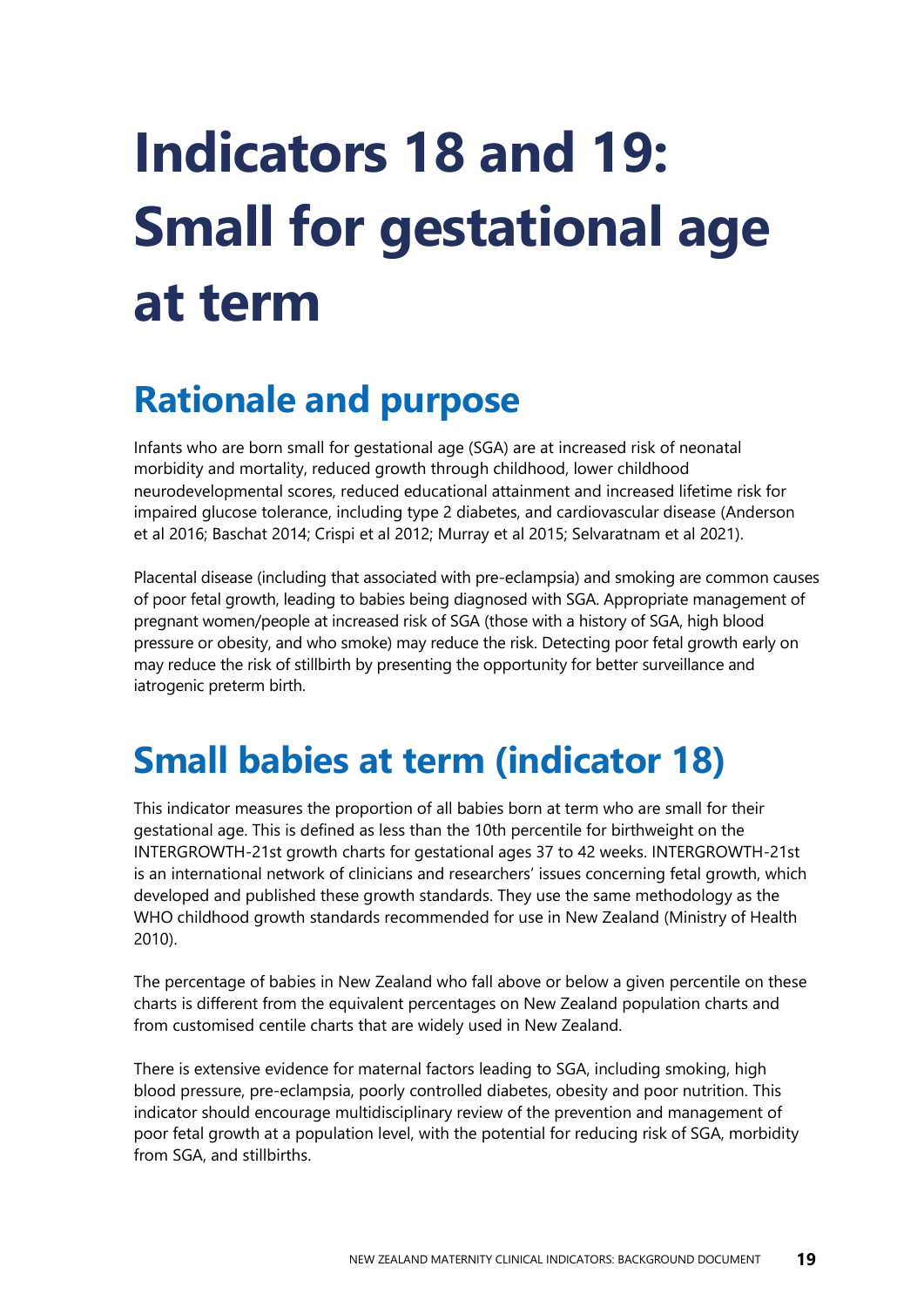## <span id="page-23-0"></span>**Small babies at term born at 40 to 42 weeks' gestation (indicator 19)**

This indicator measures the proportion of SGA babies at term gestation (37–42 weeks) who were born at 40 to 42 weeks' gestation.

The indicator is intended to encourage the identification and management of poor fetal growth at term. Evidence and best practice recommend the expedited birth of babies identified as SGA once they reach term, and ideally before 40 weeks. This indicator represents the proportion of unrecognised or sub-optimally managed cases.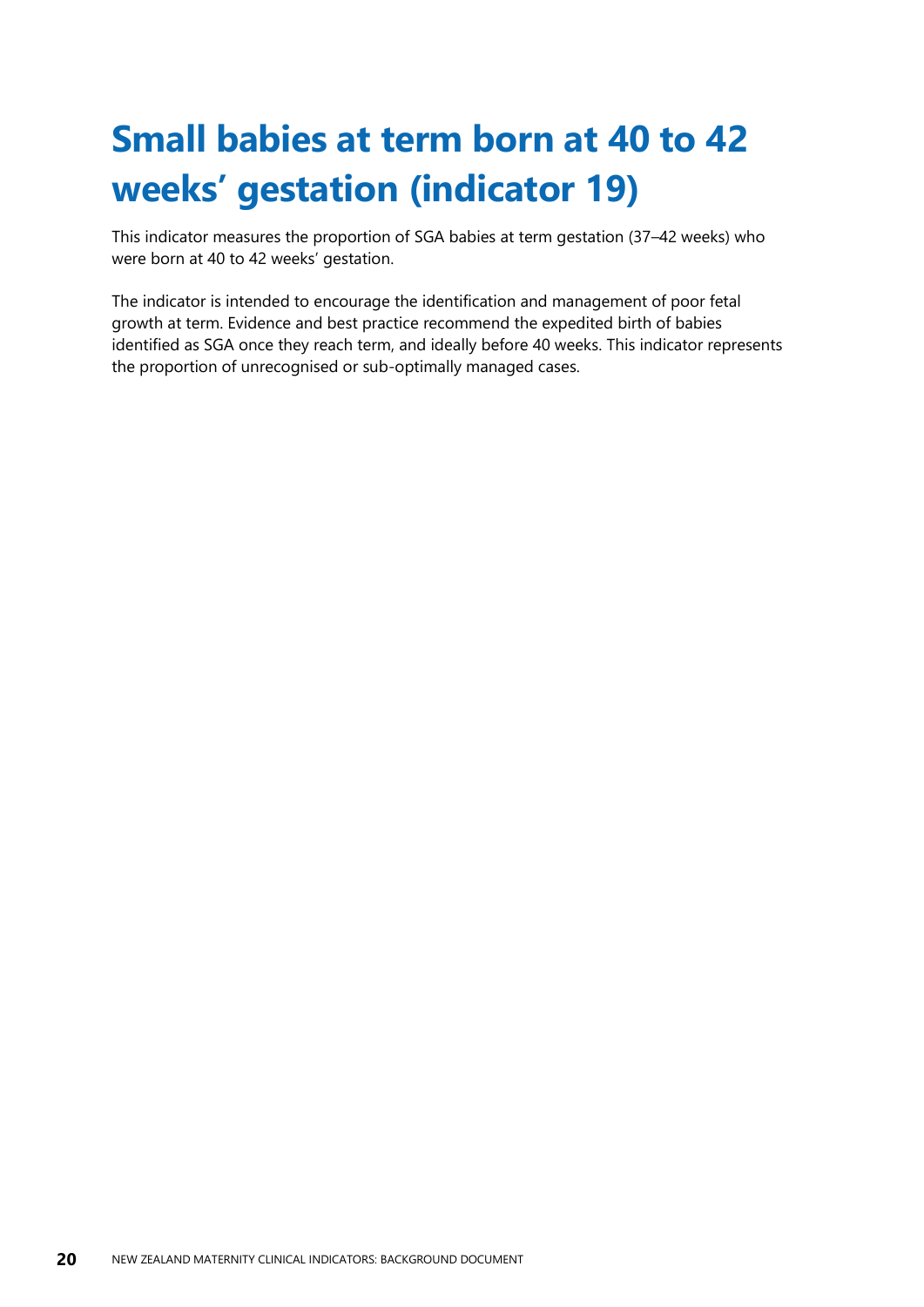# <span id="page-24-0"></span>**Indicator 20: Term babies requiring respiratory support**

## <span id="page-24-1"></span>**Rationale and purpose**

This indicator, recording a birth at term where the baby requires respiratory support, is a marker of severe morbidity that does not distinguish by cause and indicates a high degree of severity. It is a more specific measure of severity than measuring neonatal intensive/special care unit admissions, as it is not dependent on variations in local layout of facilities or admission practices. The underlying factors causing the need for respiratory support at term may be more amenable than those causing respiratory support of the preterm infant, where lung prematurity is the largest driver. Respiratory support in this indicator includes both mechanical and non-invasive ventilation for greater than four hours.

The purpose of this indicator is to encourage local investigation, including case review, of the reasons for the need for respiratory support of term babies. This will help maternity service providers identify opportunities to prevent or reduce perinatal morbidity.

Data presented for this indicator may reflect variation in reporting practices.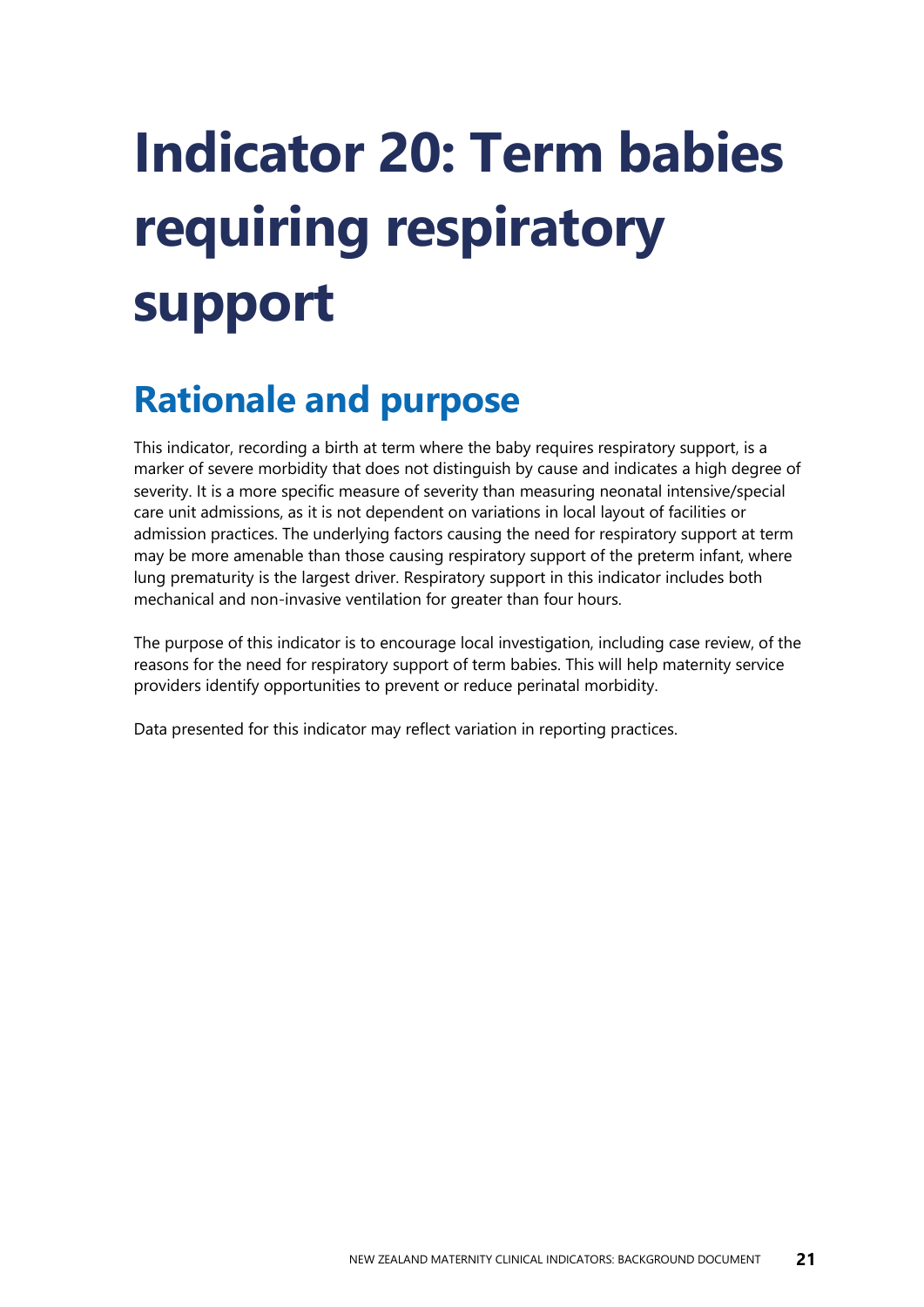## <span id="page-25-0"></span>**References**

AIHW. 2019. *National Core Maternity Indicators 2017: summary report*. Canberra: Australian Institute of Health and Welfare. URL: **[www.aihw.gov.au/reports/mothers-babies/national](http://www.aihw.gov.au/reports/mothers-babies/national-core-maternity-indicators-2017/contents/table-of-contents)[core-maternity-indicators-2017/contents/table-of-contents](http://www.aihw.gov.au/reports/mothers-babies/national-core-maternity-indicators-2017/contents/table-of-contents)** (accessed 12 April 2022).

AIHW. 2021. *National Core Maternity Indicators*. Canberra: Australian Institute of Health and Welfare. URL: **[www.aihw.gov.au/reports/mothers-babies/national-core-maternity](file:///C:/Users/txirafak/AppData/Local/Microsoft/Windows/INetCache/Content.Outlook/1TSCNOOO/www.aihw.gov.au/reports/mothers-babies/national-core-maternity-indicators/contents/about)[indicators/contents/about](file:///C:/Users/txirafak/AppData/Local/Microsoft/Windows/INetCache/Content.Outlook/1TSCNOOO/www.aihw.gov.au/reports/mothers-babies/national-core-maternity-indicators/contents/about)** (accessed 12 April 2022).

Anderson NH, Sadler LC, McKinlay CJ, McCowan LM. 2016. INTERGROWTH-21st vs customized birthweight standards for identification of perinatal mortality and morbidity. *American Journal of Obstetrics and Gynecology* 214(4): 509 e1–7.

Australian Council on Healthcare Standards. 2019. *Australasian Clinical Indicator Report: 2011- 2018: 20th edition.* Sydney: Australian Council on Healthcare Standards. URL: **[www.achsi.org/media/176362/acir\\_2019\\_-\\_final\\_-\\_compressed\\_\\_1\\_.pdf](https://www.achsi.org/media/176362/acir_2019_-_final_-_compressed__1_.pdf)** (accessed 21 April 2022).

Baschat AA. 2014. Neurodevelopment after fetal growth restriction. *Fetal Diagnosis and Therapy* 36(2): 136–42.

Crispi F, Figueras F, Cruz-Lemini M, et al. 2012. Cardiovascular programming in children born small for gestational age and relationship with prenatal signs of severity. *American Journal of Obstetrics and Gynecology*. 207(2): 121.e1–9.

Health Select Committee. 2013. *Inquiry into improving child health outcomes and preventing child abuse, with a focus from preconception until three years of age*. Wellington: New Zealand House of Representatives. URL:

**[www.parliament.nz/en/pb/sc/reports/document/50DBSCH\\_SCR6007\\_1/inquiry-into](file:///C:/Users/txirafak/AppData/Local/Microsoft/Windows/INetCache/Content.Outlook/1TSCNOOO/www.parliament.nz/en/pb/sc/reports/document/50DBSCH_SCR6007_1/inquiry-into-improving-child-health-outcomes-and-preventing)[improving-child-health-outcomes-and-preventing](file:///C:/Users/txirafak/AppData/Local/Microsoft/Windows/INetCache/Content.Outlook/1TSCNOOO/www.parliament.nz/en/pb/sc/reports/document/50DBSCH_SCR6007_1/inquiry-into-improving-child-health-outcomes-and-preventing)** (accessed 12 April 2022).

Jiang H, Qian X, Carroli G, et al. 2017. Selected versus routine use of episiotomy for vaginal birth. *Cochrane Database Syst Rev*.

**[www.cochranelibrary.com/cdsr/doi/10.1002/14651858.CD000081.pub3/full](https://www.cochranelibrary.com/cdsr/doi/10.1002/14651858.CD000081.pub3/full)** (accessed 12 April 2022).

Mainz J. 2003. Defining and classifying clinical indicators for quality improvement. *International Journal for Quality in Health Care* 15(6): 523–30. DOI: **<http://dx.doi.org/10.1093/intqhc/mzg081>** (accessed 12 April 2022).

Mavrides E, Allard S, Chandraharan E, et al. 2016. On behalf of the Royal College of Obstetricians and Gynaecologists. Prevention and management of postpartum haemorrhage. *British Journal of Obstetrics and Gynaecology* 124: e 106+e149. URL: **<https://obgyn.onlinelibrary.wiley.com/doi/full/10.1111/1471-0528.14178>** (accessed 12 April 2022).

Ministry of Health. 2010. *New Zealand - World Health Organization Growth Charts: About the New Zealand -World Health Organization Growth Charts*. Wellington: Ministry of Health URL: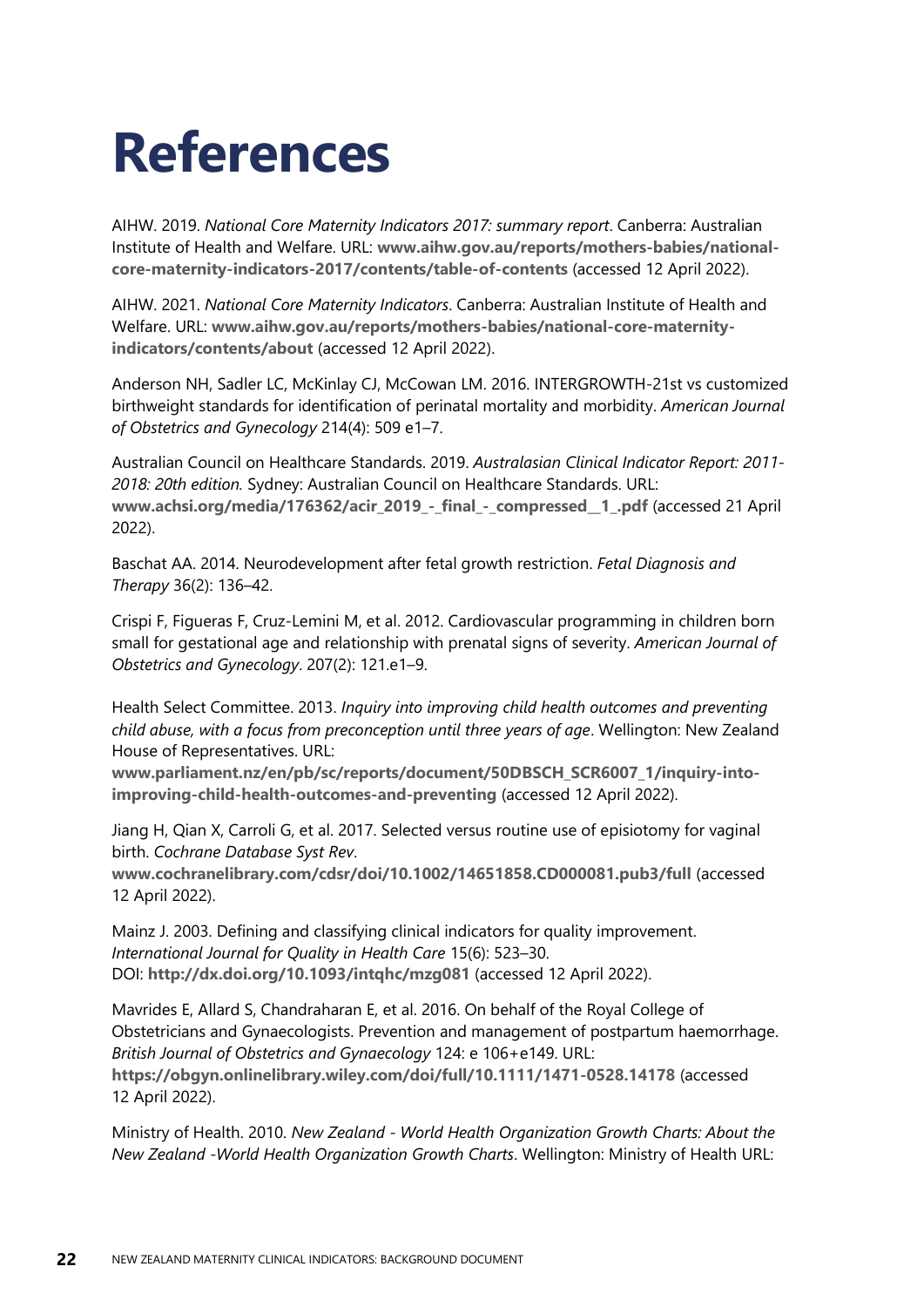**[www.health.govt.nz/system/files/documents/pages/factsheet-2-growth-charts-well](http://www.health.govt.nz/system/files/documents/pages/factsheet-2-growth-charts-well-child.pdf)[child.pdf](http://www.health.govt.nz/system/files/documents/pages/factsheet-2-growth-charts-well-child.pdf)** (accessed 20 April 2022).

Ministry of Health. 2011. *New Zealand Maternity Standards: A set of standards to guide the planning, funding and monitoring of maternity services by the Ministry of Health and District Health Boards*. Wellington: Ministry of Health. URL**: [www.health.govt.nz/publication/new](https://www.health.govt.nz/publication/new-zealand-maternity-standards)[zealand-maternity-standards](https://www.health.govt.nz/publication/new-zealand-maternity-standards)** (accessed 22 April 2022).

Ministry of Health. 2014. *New Zealand Maternity Clinical Indicators 2012*. Wellington: Ministry of Health. URL: **[www.health.govt.nz/publication/new-zealand-maternity-clinical](http://www.health.govt.nz/publication/new-zealand-maternity-clinical-indicators-2012)[indicators-2012](http://www.health.govt.nz/publication/new-zealand-maternity-clinical-indicators-2012)** (accessed 12 April 2022).

Ministry of Health. 2015. *New Zealand Maternity Clinical Indicators 2013*. Wellington: Ministry of Health. URL: **[www.health.govt.nz/publication/new-zealand-maternity-clinical](http://www.health.govt.nz/publication/new-zealand-maternity-clinical-indicators-2013)[indicators-2013](http://www.health.govt.nz/publication/new-zealand-maternity-clinical-indicators-2013)** (accessed 12 April 2022).

Ministry of Health. 2019*. Induction of Labour in Aotearoa New Zealand: A clinical practice guideline*. Wellington: Ministry of Health. URL: **[www.health.govt.nz/publication/induction](https://www.health.govt.nz/publication/induction-labour-aotearoa-new-zealand-clinical-practice-guideline-2019)[labour-aotearoa-new-zealand-clinical-practice-guideline-2019](https://www.health.govt.nz/publication/induction-labour-aotearoa-new-zealand-clinical-practice-guideline-2019)** (accessed 12 April 2022).

Ministry of Health. 2020. Stop smoking, drinking alcohol and using drugs in pregnancy. URL: **[www.health.govt.nz/your-health/pregnancy-and-kids/pregnancy/helpful-advice](http://www.health.govt.nz/your-health/pregnancy-and-kids/pregnancy/helpful-advice-during-pregnancy/stop-smoking-drinking-alcohol-and-using-drugs-pregnancy)[during-pregnancy/stop-smoking-drinking-alcohol-and-using-drugs-pregnancy](http://www.health.govt.nz/your-health/pregnancy-and-kids/pregnancy/helpful-advice-during-pregnancy/stop-smoking-drinking-alcohol-and-using-drugs-pregnancy)** (accessed 12 April 2022).

Ministry of Health. 2022. *National Consensus Guideline for Treatment of Postpartum Haemorrhage / Aratohu Tūtohu ā-Motu mō te Tumahu Ikura Whakawhānau Pēpi*. Wellington: Ministry of Health.

Murray E, Fernandes M, Fazel M, et al. 2015. Differential effect of intrauterine growth restriction on childhood neurodevelopment: as systemic review. *British Journal of Obstetrics and Gynaecology*. DOI: 10.111/1471-0528.134.35 (accessed 12 April 2022).

National Maternity Monitoring Group. 2019. Annual Report 2018. Wellington: National Maternity Monitoring Group. URL: **[https://www.health.govt.nz/publication/national](https://www.health.govt.nz/publication/national-maternity-monitoring-group-annual-report-2018)[maternity-monitoring-group-annual-report-2018](https://www.health.govt.nz/publication/national-maternity-monitoring-group-annual-report-2018)** (accessed 12 April 2022).

Newcombe RG. 1998. Two-sided confidence intervals for the single proportion: Comparison of seven methods. *Statistics in Medicine* 17: 857–72.

NICE. 2021a. *Antenatal Care. NICE Guideline [NG201]*. London: National Institute for Health and Care Excellence. URL:

**[www.nice.org.uk/guidance/ng201/chapter/Recommendations#organisation-and](https://www.nice.org.uk/guidance/ng201/chapter/Recommendations#organisation-and-delivery-of-antenatal-care)[delivery-of-antenatal-care](https://www.nice.org.uk/guidance/ng201/chapter/Recommendations#organisation-and-delivery-of-antenatal-care)** (accessed 12 April 2022).

NICE. 2021b. *Caesarean Birth [NG192]*. London: National Institute for Health and Care excellence. **[www.nice.org.uk/guidance/ng192/chapter/Recommendations#procedural](https://www.nice.org.uk/guidance/ng192/chapter/Recommendations#procedural-aspects-of-caesarean-birth)[aspects-of-caesarean-birth](https://www.nice.org.uk/guidance/ng192/chapter/Recommendations#procedural-aspects-of-caesarean-birth)** (accessed 12 April 2022).

Perinatal and Maternal Mortality Review Committee. 2019. *Te Pūrongo ā-Tau Tekau mā Toru o te Komiti Arotake Mate Pēpi, Mate Whaea Hoki*. *Thirteenth Annual Report of the Perinatal and Maternal Mortality Review Committee: Te tuku pūrongo mō te mate me te whakamate 2017. Reporting mortality and morbidity 2017*. Wellington: Health Quality & Safety Commission. URL: **[www.hqsc.govt.nz/resources/resource-library/te-purongo-a-tau-tekau-ma-toru-o-te-](file:///C:/Users/jryan/AppData/Local/Microsoft/Windows/INetCache/Content.Outlook/M4N5OQVL/www.hqsc.govt.nz/resources/resource-library/te-purongo-a-tau-tekau-ma-toru-o-te-komiti-arotake-mate-pepi-mate-whaea-hoki-thirteenth-annual-report-of-the-perinatal-and-maternal-mortality-review-committee/)**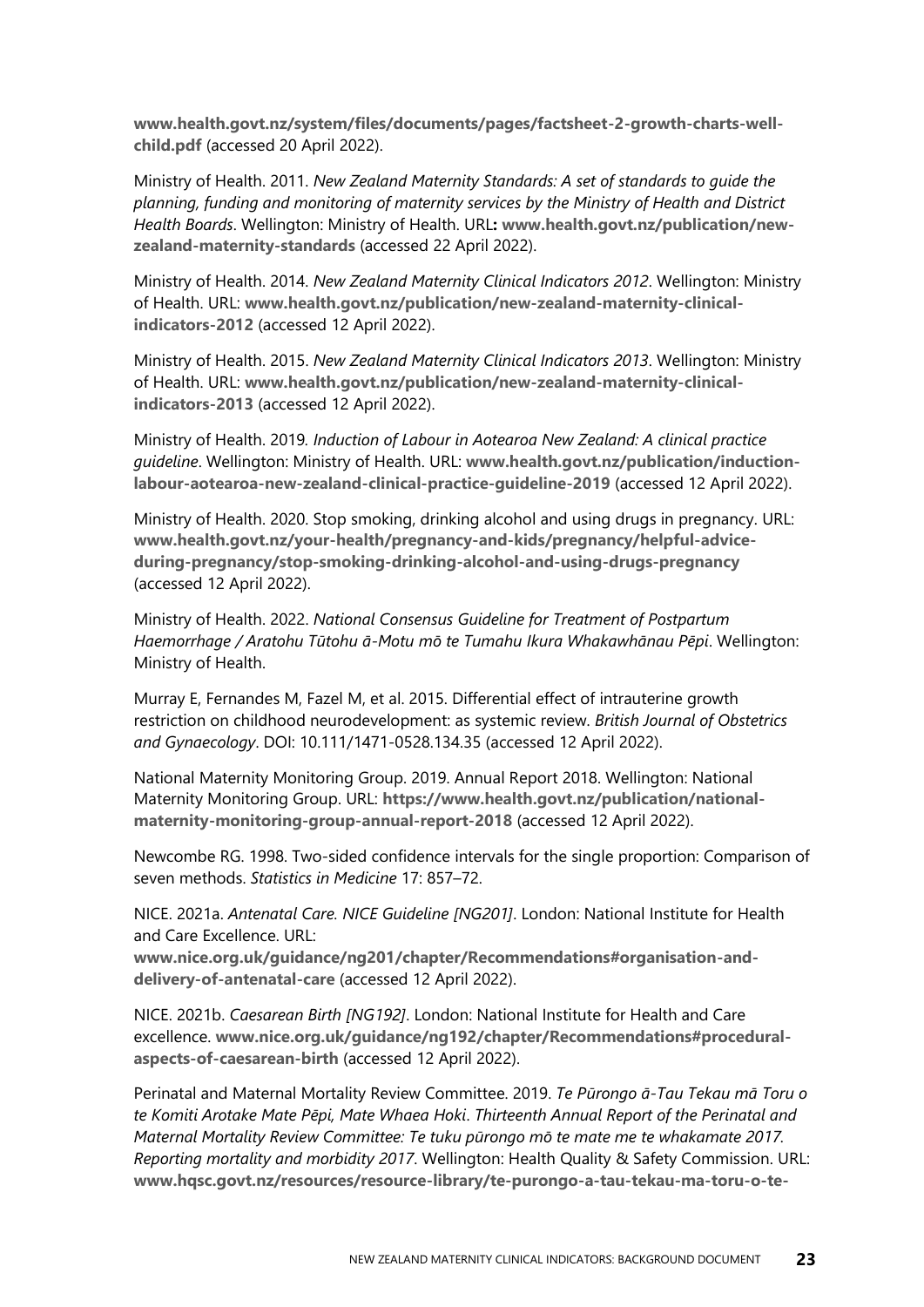**[komiti-arotake-mate-pepi-mate-whaea-hoki-thirteenth-annual-report-of-the-perinatal](file:///C:/Users/jryan/AppData/Local/Microsoft/Windows/INetCache/Content.Outlook/M4N5OQVL/www.hqsc.govt.nz/resources/resource-library/te-purongo-a-tau-tekau-ma-toru-o-te-komiti-arotake-mate-pepi-mate-whaea-hoki-thirteenth-annual-report-of-the-perinatal-and-maternal-mortality-review-committee/)[and-maternal-mortality-review-committee/](file:///C:/Users/jryan/AppData/Local/Microsoft/Windows/INetCache/Content.Outlook/M4N5OQVL/www.hqsc.govt.nz/resources/resource-library/te-purongo-a-tau-tekau-ma-toru-o-te-komiti-arotake-mate-pepi-mate-whaea-hoki-thirteenth-annual-report-of-the-perinatal-and-maternal-mortality-review-committee/)** (accessed12 April 2022).

Selvaratnam RJ, Wallace EM, Wolfe R, et al. 2021. Association Between Iatrogenic Delivery for Suspected Fetal Growth Restriction and Childhood School Outcomes. JAMA 326(2): 145–53.

Villar J, Ismail LC, Victora CG, et al. 2014. International standards for newborn weight, length, and head circumference by gestational age and sex: the Newborn Cross-Sectional Study of the INTERGROWTH-21st Project. *Lancet* 384(9946): 857–68. DOI: **[http://dx.doi.org/10.1016/S0140-6736\(14\)60932-6](http://dx.doi.org/10.1016/S0140-6736(14)60932-6)** (accessed 12 April 2022).

WHA. 2007. *Findings from the Core Maternity Indicators Project Funded by the Australian Council on Safety and Quality in Health Care and Sponsored by the Department of Health, Western Australia*. Turner, ACT: Women's Healthcare Australasia.

WHO. 2011. *Recommendations for Prevention and Treatment of Pre-eclampsia and Eclampsia*. Geneva: World Health Organization. URL: **<https://www.who.int/publications/i/item/9789241548335>** (accessed 12 April 2022).

WHO. 2018. Preterm Birth Factsheet. URL: **[https://www.who.int/news-room/fact](https://www.who.int/news-room/fact-sheets/detail/preterm-birth)[sheets/detail/preterm-birth](https://www.who.int/news-room/fact-sheets/detail/preterm-birth)** (accessed 12 April 2022).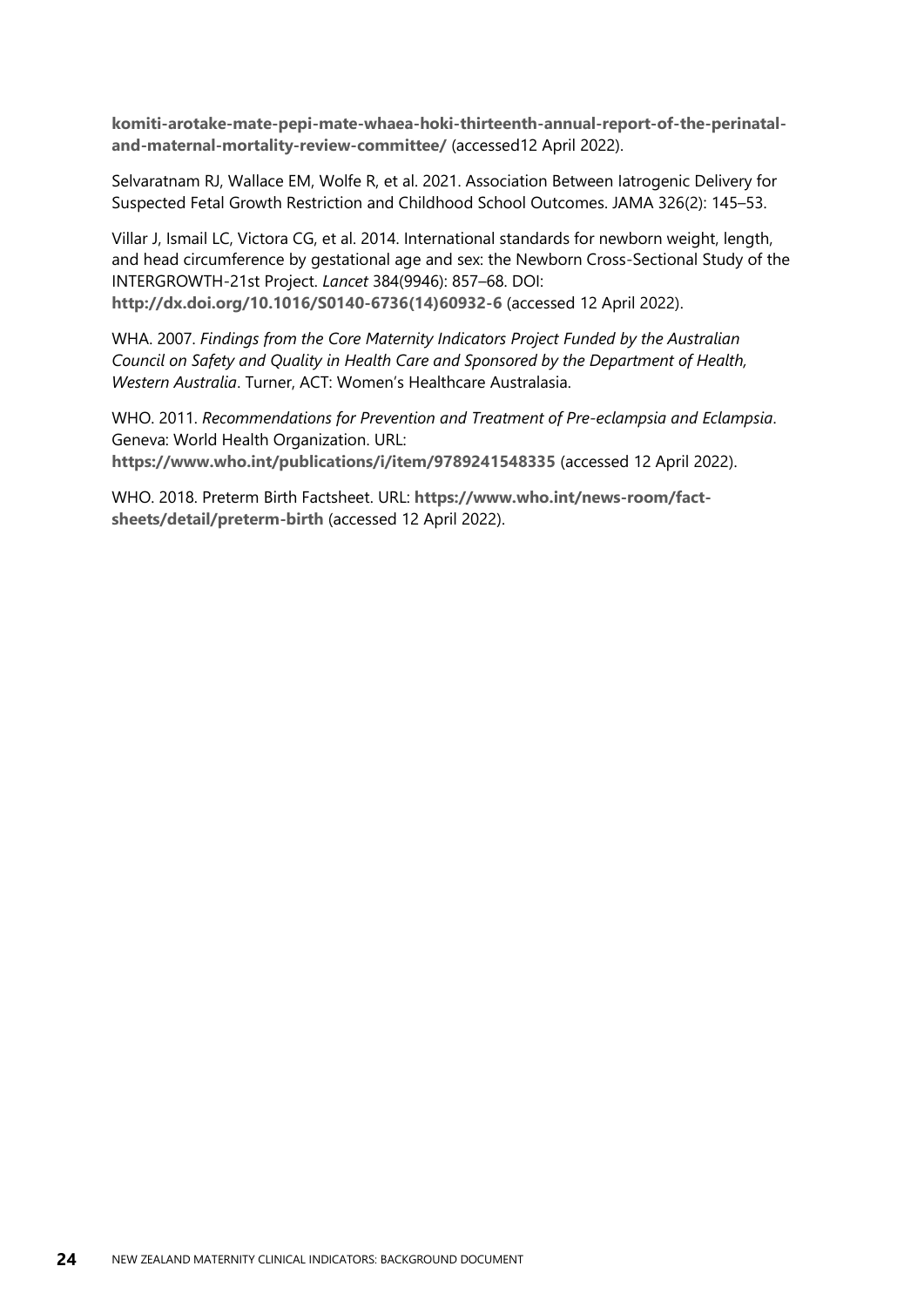# <span id="page-28-0"></span>**Appendices**

## <span id="page-28-1"></span>**Appendix 1: National collections**

### Maternity Collection

The Ministry of Health's National Maternity Collection (MAT) provides statistical, demographic and clinical information about selected publicly funded maternity services up to nine months before and three months after a birth. It collates data about each pregnancy that results in birth and each live-born baby separately from:

- inpatient and day-patient health event data during pregnancy, birth and the postnatal period for pregnant women/people giving birth and their babies, sourced from the National Minimum Dataset (NMDS)
- lead maternity carer (LMC) claims for primary maternity services provided under the Primary Maternity Services Notice 2021
- primary maternity services provided by DHBs to pregnant women/people who do not have an LMC.

The Ministry of Health collects the data for administrative purposes (including the funding of maternity services). The collection does not contain details of stillborn babies. The Mortality Collection includes information about stillbirths.

Refer to the data dictionary for more information on the data held in MAT: **[www.health.govt.nz/publication/national-maternity-collection-data-dictionary](http://www.health.govt.nz/publication/national-maternity-collection-data-dictionary)**

### National Minimum Dataset

The NMDS stores administrative information routinely collected for all publicly funded inpatients of a New Zealand maternity facility (hospitals and birthing units). This information contains demographic and clinical data, including data on diagnoses and the procedures used. The NMDS assigns information using standardised codes that are internationally comparable. The classification system used is the International Statistical Classification of Diseases and Related Health Problems, 10th Revision, Australian Modification. This system is designed for the classification of morbidity and mortality information for statistical, epidemiological and clinical purposes.

Refer to the data dictionary for more information on the data held in the NMDS: **[www.health.govt.nz/publication/national-minimum-dataset-hospital-events-data](http://www.health.govt.nz/publication/national-minimum-dataset-hospital-events-data-dictionary)[dictionary](http://www.health.govt.nz/publication/national-minimum-dataset-hospital-events-data-dictionary)**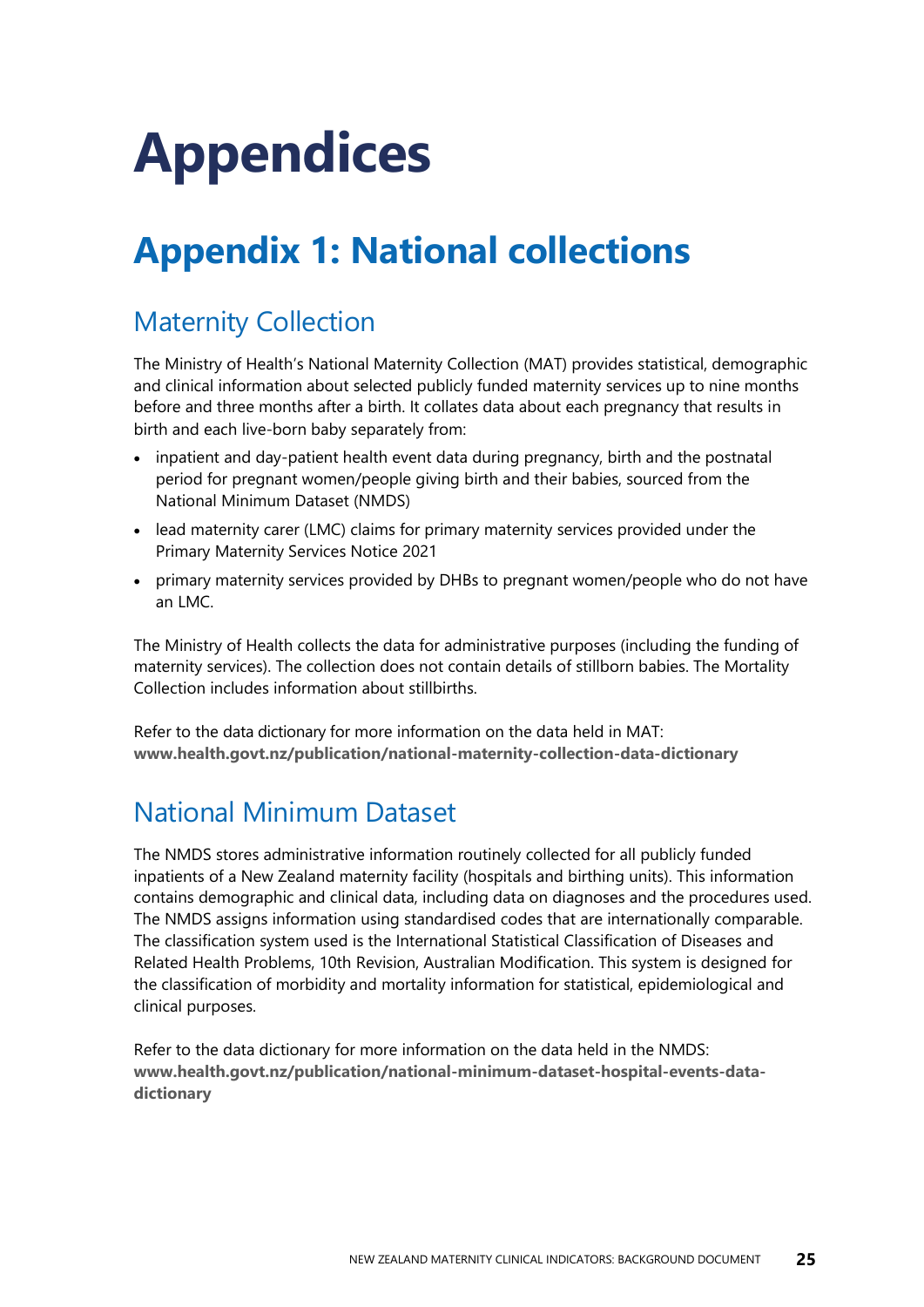#### Lead maternity carer claims data

The LMC claims data set contains information on pregnant women/people and babies who access primary maternity services provided under the Primary Maternity Services notice pursuant to section 88 of the New Zealand Public Health and Disability Act 2000. The Ministry of Health receives information from LMC claims; this information includes all pregnant women/people registered with an LMC. This represented 93 percent of all pregnant women/people giving birth in 2019. Data sourced from LMC claims includes details on registration with an LMC, as well as other antenatal and postnatal factors (eg, parity, smoking status and breastfeeding status).

### District health board-funded primary maternity services data

This data set contains information (similar to LMC claims data) on pregnant women/people who access DHB primary maternity services, including DHB caseload midwives and DHB primary midwifery teams.

The extent of primary maternity services DHBs are providing varies significantly by DHB, ranging from DHBs that do not provide any primary maternity services to DHBs that provide primary maternity services to at least one-quarter of pregnant women/people giving birth in their region. Not all DHBs that provide primary maternity services have provided data to MAT.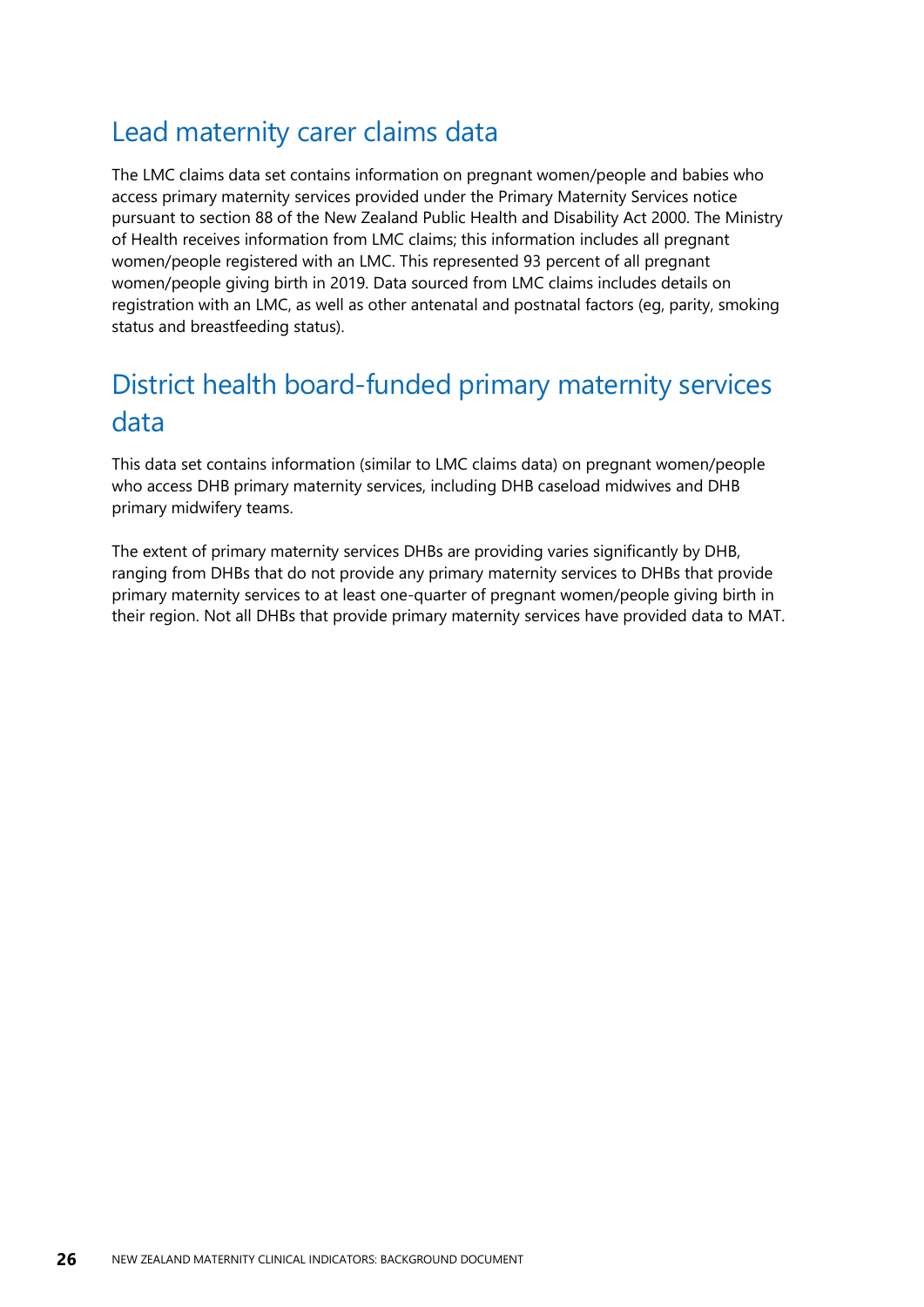## <span id="page-30-0"></span>**Appendix 2: Technical notes**

### Obtaining the data

This publication uses the National Maternity Collection (MAT) as the primary source for identifying all pregnant women/people giving birth and live-born babies as well as the following variables: delivery date, place of birth, age, ethnicity, smoking status, parity, primary maternity care provider, gestation and birthweight.

The MAT primarily sources parity and smoking status data from LMC claims, with additional data from some district health board (DHB) primary maternity services. This data is therefore only available for pregnant women/people registered with an LMC or with a DHB primary maternity service (about 96 percent of pregnant women/people giving birth in 2019).

Indicators 2 to 12 and 20 require additional information that is not available in MAT. Therefore, data from hospital events occurring during the pregnancy and postnatal period was sourced for these pregnant women/people and their babies from the National Minimum Dataset (NMDS).

The NMDS codes hospital events using the International Statistical Classification of Diseases and Related Health Problems, Tenth Revision, Australian Modification (ICD-10-AM) for diagnoses codes and uses the Australian Classification of Health Interventions (ACHI) for procedure codes. Both ICD-10-AM and ACHI are from the Independent Hospital Pricing Authority, Australia. The NMDS is based on the 6th edition for hospital discharges up to 30 June 2014 and the 8th edition for hospital discharges from 1 July 2014 onwards. From 1 July 2019, diagnoses codes are assigned using the 11th edition of ICD-10-AM.

Some maternity events (pregnant women/people giving birth in hospital and live babies born in hospital) are impacted by changes in the 11th edition clinical coding standards, as follows.

#### Place of birth

The 11th edition has changed coding of out-of-hospital births where the placenta is delivered in hospital with or without assistance. Some births previously counted as out-of-hospital births are now counted as hospital births. This means the data may show an increase in births in secondary and tertiary facilities, but this may be due to the change in coding standards rather than a true increase.

#### Birth type

The 11th edition reclassified birth type groupings. The coding changes and impacts on the data in this web tool are as follows.

• Coding of obstetric manoeuvres (eg, McRoberts) without use of forceps or vacuum extraction has changed. Some births previously categorised as spontaneous vaginal births are now categorised as assisted births. The data may show an increase in assisted births, but this may be due to the change in coding standards rather than a true increase.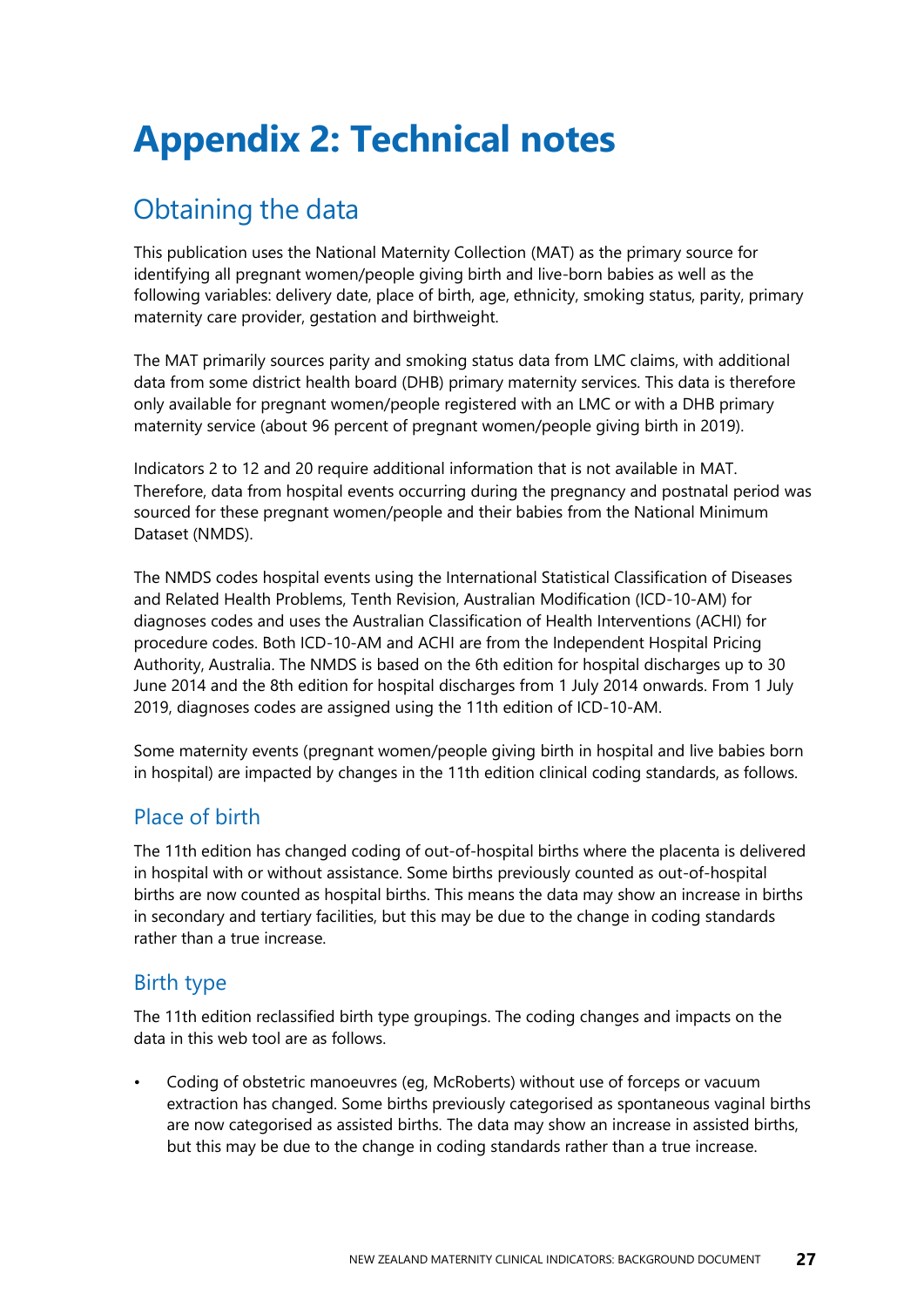- Coding of failed forceps or vacuum extraction and subsequent spontaneous vaginal birth has changed. Some births previously categorised as spontaneous vaginal births are now categorised as assisted births. The data is expected to show an increase in assisted births, but this may be due to the change in coding standards rather than a true increase.
- Coding of caesarean section type (classical / lower uterine segment (LUS)) and indication (elective or planned/emergency or unplanned) has changed. Caesarean sections where classical or LUS is not documented are now coded as 'caesarean section, not elsewhere classified,' where previously they were categorised as LUS. Some births categorised as elective (planned) caesarean sections are now categorised as emergency (unplanned) caesarean sections. For these reasons, the data is expected to show an increase in emergency (unplanned) caesareans, but this may be due to the change in coding standards rather than a true increase.

Not all DHBs had upgraded to the 11th edition on 1 July 2019. Therefore, the data in the web tool for the 2019 calendar year includes clinical coding according to both the 8th and the 11th edition.

The next section provides the relevant clinical and procedure codes.

#### Clinical codes and definitions

**Standard primiparae:** a group of pregnant women/people considered to be clinically comparable and expected to require low levels of obstetric intervention. This report defines standard primiparae as pregnant women/people recorded in MAT who meet all the following criteria:

- gave birth at a maternity facility or had a home birth<sup>3</sup>
- are aged between 20 and 34 years (inclusive) at birth
- are pregnant with a single baby presenting in labour in cephalic position (see Tables A1 and A2)
- have no known prior pregnancy of 20 weeks and over gestation
- give birth to a live or stillborn baby at term gestation: between 37 and 41 weeks inclusive (based on gestational age recorded for the baby and exclusion criteria in Table A3)
- have no recorded obstetric complications in the present pregnancy that are indications for specific obstetric interventions (see Table A4).

| Clinical code | <b>Description</b>                                                  |
|---------------|---------------------------------------------------------------------|
| O300-O309     | Multiple gestation                                                  |
| O318          | Other complications specific to multiple gestation                  |
| O325*         | Maternal care for multiple gestation                                |
| O632          | Delayed delivery of second or subsequent fetus in multiple delivery |

#### <span id="page-31-0"></span>**Table A1: Singleton birth exclusion criteria**

<sup>3</sup> Place of birth is designated as 'home' if there was an LMC claim for home birth supplies and no corresponding record for a birth at a maternity facility.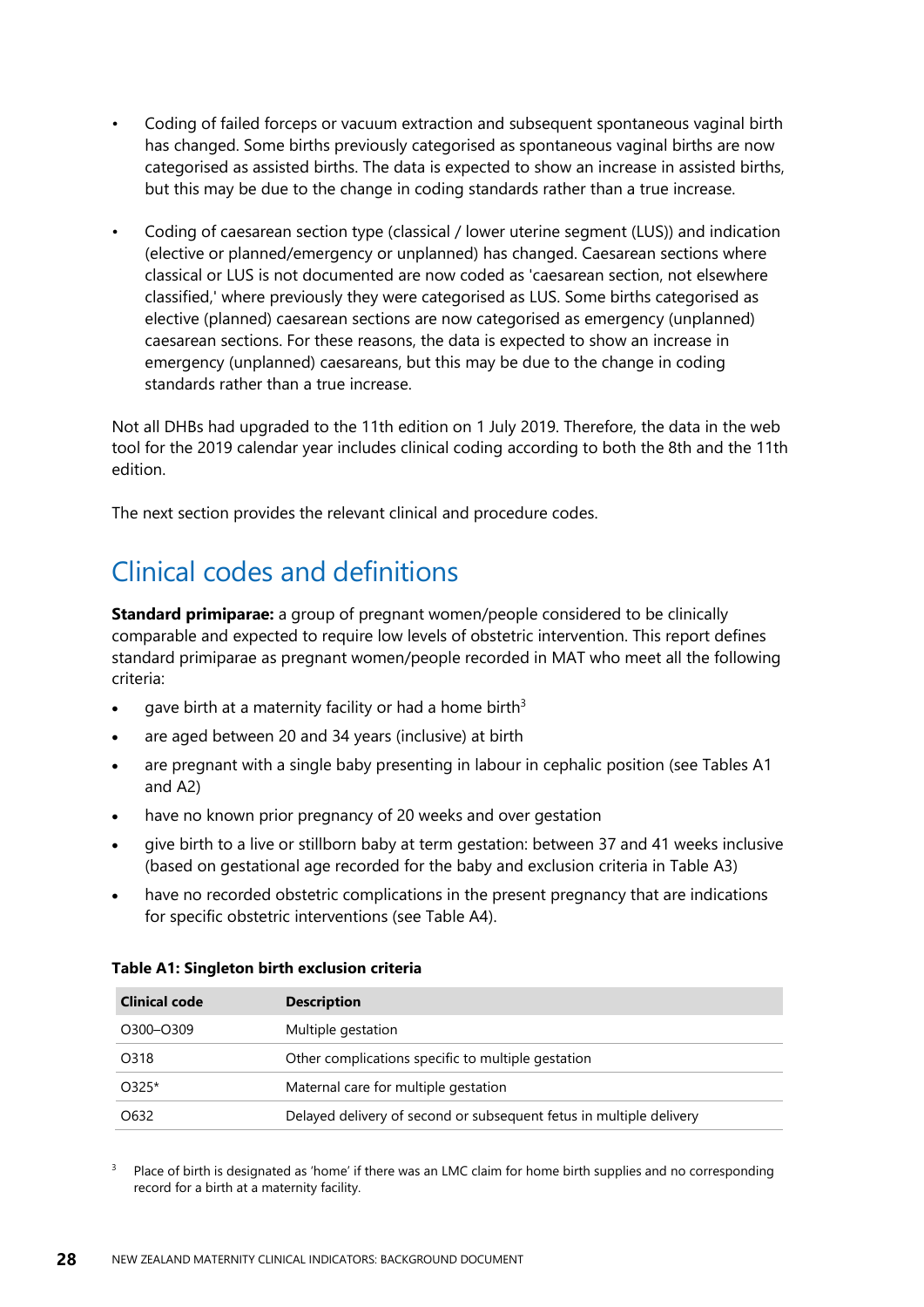| Clinical code | <b>Description</b>                      |
|---------------|-----------------------------------------|
| O840-O849**   | Multiple delivery                       |
| 7372–7377     | Outcome of delivery – twins or multiple |

\* Deleted in the 11th edition of ICD-10-AM.

\*\* Introduced in the 8th edition of ICD-10-AM.

#### <span id="page-32-0"></span>**Table A2: Cephalic presentation exclusion criteria**

| <b>Clinical code</b> | <b>Description</b>                                                       |
|----------------------|--------------------------------------------------------------------------|
| 9047000*             | Spontaneous breech delivery                                              |
| 9047001              | Assisted breech delivery                                                 |
| 9047002              | Assisted breech delivery with forceps to after-coming head               |
| 9047003              | Breech extraction                                                        |
| 9047004              | Breech extraction with forceps to after-coming head                      |
| 9047005**            | Spontaneous breech delivery                                              |
| $O640 - O649$        | Labour and delivery affected by malposition and malpresentation of fetus |
|                      |                                                                          |

\* Deleted in the 11th edition of ICD-10-AM.

\*\* Introduced in the 11th edition of ICD-10-AM.

#### <span id="page-32-1"></span>**Table A3: Duration of pregnancy (gestation exclusion criteria)**

| <b>Clinical code</b> | <b>Description</b>                               |
|----------------------|--------------------------------------------------|
| O090-O095            | Duration of pregnancy under 37 weeks             |
| O48                  | Prolonged pregnancy                              |
| O601                 | Preterm spontaneous labour with preterm delivery |

#### <span id="page-32-2"></span>**Table A4: Obstetric complications exclusion criteria**

| <b>Clinical code</b>            | <b>Description</b>                                                                               |
|---------------------------------|--------------------------------------------------------------------------------------------------|
| $O10*$                          | Pre-existing hypertension in pregnancy, childbirth and the puerperium                            |
| $O11 - O16$                     | Hypertension, proteinuria, pre-eclampsia, eclampsia                                              |
| $O240 - O249$                   | Diabetes mellitus and intermediate hyperglycaemia in pregnancy, childbirth and<br>the puerperium |
| O360, O361, O363,<br>O364, O365 | Maternal care for other known or suspected fetal problems                                        |
| O411, O420-O429                 | Infection of the amniotic sac/membranes or premature rupture of membranes                        |
| O450-O459,<br>O460-O469, O48    | Premature separation of placenta, antepartum haemorrhage, prolonged<br>pregnancy                 |

\* Introduced in the 11th edition of ICD-10-AM.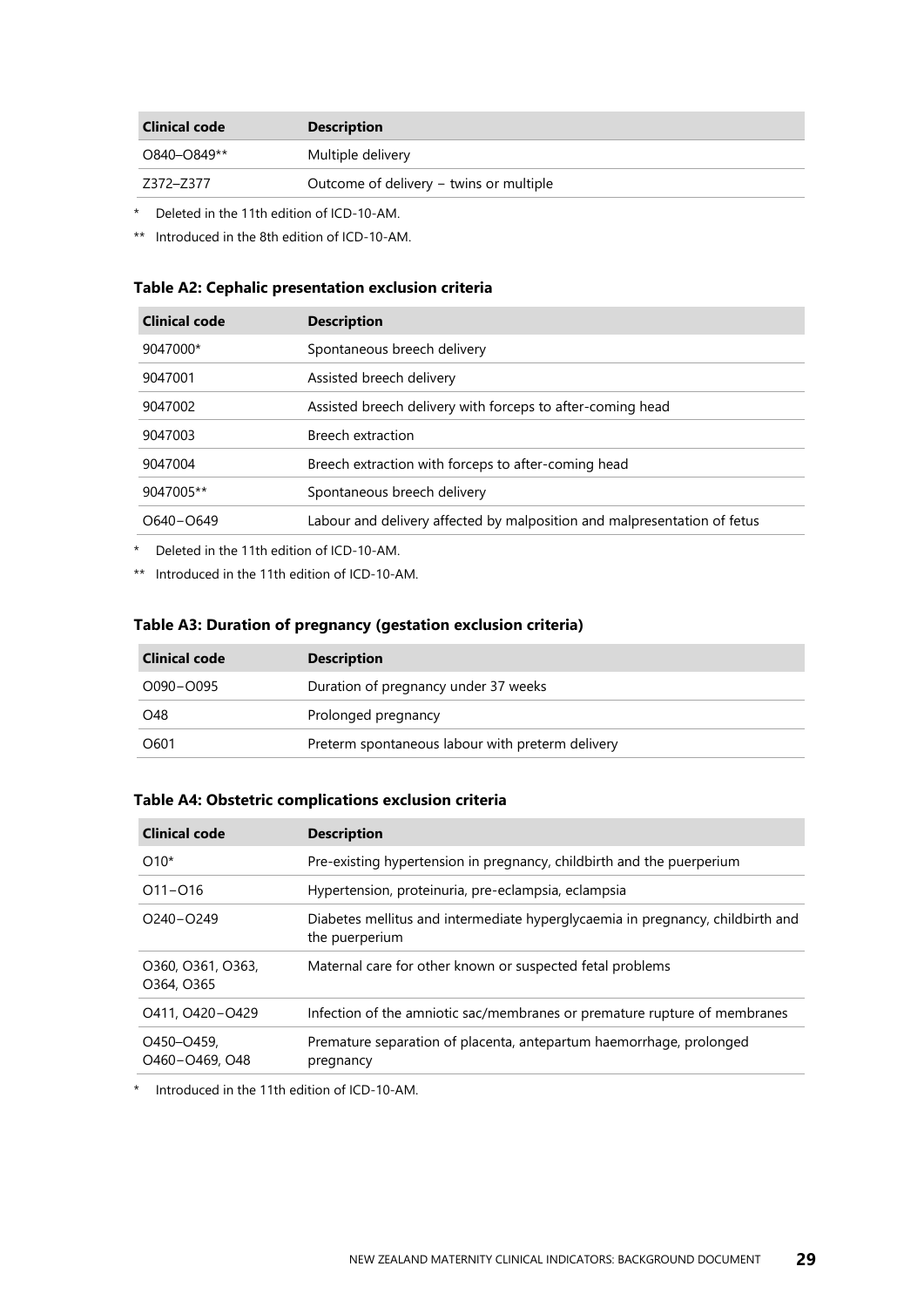**Spontaneous vaginal birth:** the birth of a baby without obstetric intervention (ie, without caesarean section, forceps or vacuum (ventouse)), identified by the presence of a spontaneous vaginal birth clinical code with no concurrent instrumental/caesarean section code (see Table A5 below). Spontaneous vaginal births may include births where labour has been induced or augmented. Pregnant women/people giving birth at home are counted as having had a spontaneous vaginal birth.

| <b>Clinical code</b> | <b>Description</b>                                         |
|----------------------|------------------------------------------------------------|
| O80                  | Single spontaneous delivery                                |
| O81                  | Single delivery by forceps and vacuum extractor            |
| O82                  | Single delivery by caesarean section                       |
| O83*                 | Other assisted single delivery                             |
| O840*                | Multiple delivery, all spontaneous                         |
| O841*                | Multiple delivery, all by forceps and vacuum extractor     |
| O842*                | Multiple delivery, all by caesarean section                |
| O848*                | Other multiple delivery                                    |
| O849*                | Multiple delivery, unspecified                             |
| 9046700              | Spontaneous vertex delivery                                |
| 9046701**            | Spontaneous delivery of placenta, not elsewhere classified |
| 9047701**            | Assisted vertex delivery                                   |
| 9046800-9046804      | Forceps rotation and delivery                              |
| 9046806**            | Forceps delivery, unspecified                              |
| 9046900              | Vacuum assisted delivery                                   |
| 1652000-1652003      | Caesarean section                                          |
| 1652004**            | Elective caesarean section, not elsewhere classified       |
| 1652005**            | Emergency caesarean section, not elsewhere classified      |
|                      |                                                            |

#### <span id="page-33-0"></span>**Table A5: Delivery type codes**

\* Introduced in the 8th edition of ICD-10-AM.

\*\* Introduced in the 11th edition of ICD-10-AM.

**Instrumental vaginal birth:** a vaginal birth requiring instrumental assistance with no concurrent clinical code indicating a caesarean section. Interventions include forceps and/or vacuum (ventouse) extraction (see Table A5 above). Instrumental vaginal births do not include failed attempts at forceps or vacuum extraction (see Table A6 below).

#### <span id="page-33-1"></span>**Table A6: Excluded delivery procedure codes**

| Clinical code | <b>Description</b>              |
|---------------|---------------------------------|
| 9046805       | Failed forceps delivery         |
| 9046901       | Failed vacuum assisted delivery |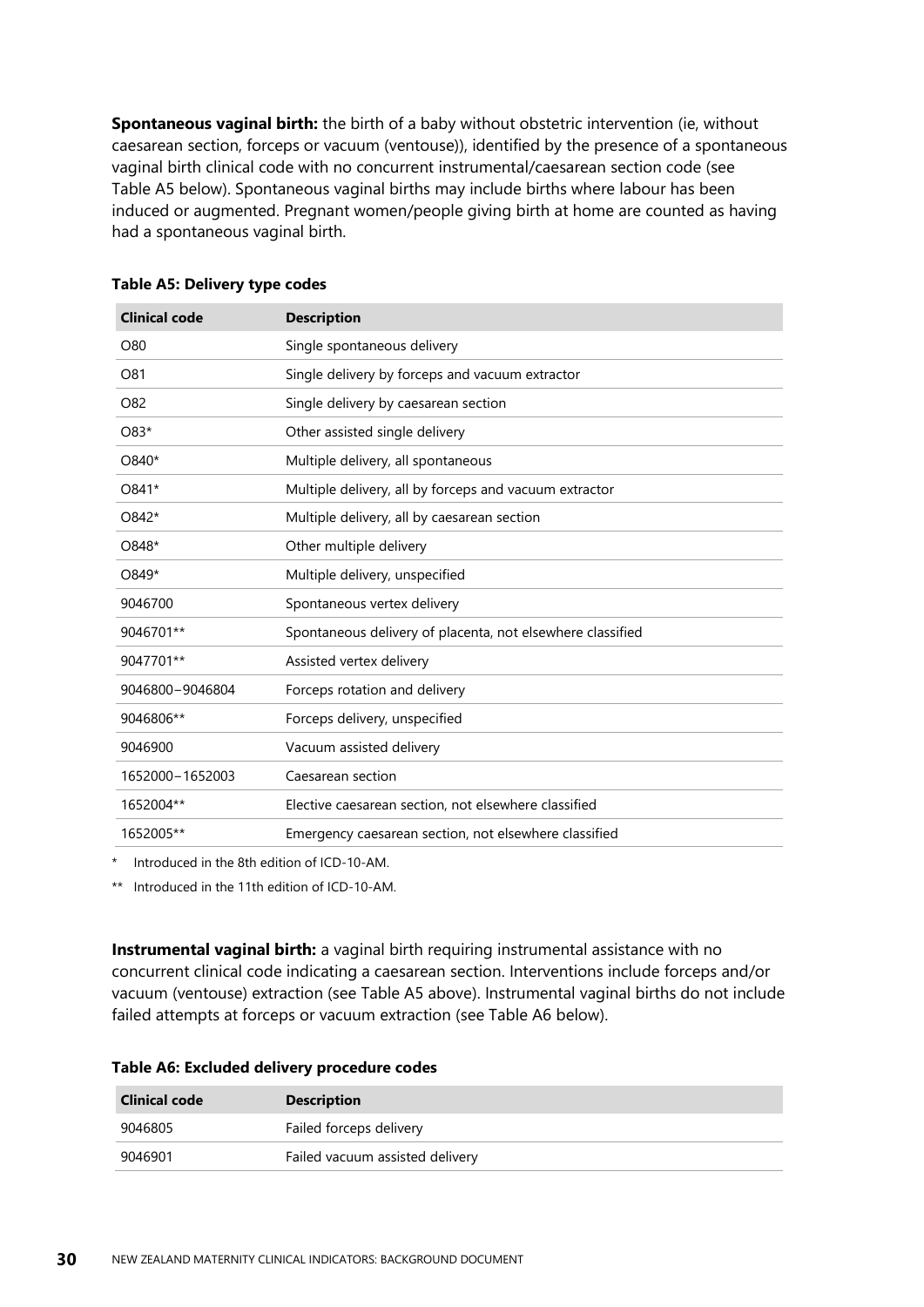**Caesarean section:** an operative birth through an abdominal incision. This definition includes emergency (unplanned) and elective (planned), lower segment and classical caesarean sections, and it is identified by the presence of any caesarean section clinical code (see Table A5).

**Induction of labour:** an intervention to stimulate the onset of labour by pharmacological or other means, identified by induction of labour clinical codes (see Table A7).

| <b>Clinical code</b> | <b>Description</b>                                              |
|----------------------|-----------------------------------------------------------------|
| 9046500              | Medical induction of labour, oxytocin                           |
| 9046501              | Medical induction of labour, prostaglandin                      |
| 9046502              | Other medical induction of labour                               |
| 9046503              | Surgical induction of labour by artificial rupture of membranes |
| 9046504              | Other surgical induction of labour                              |
| 9046505              | Medical and surgical induction of labour                        |

<span id="page-34-0"></span>

| <b>Table A7: Induction procedure codes</b> |  |  |
|--------------------------------------------|--|--|
|--------------------------------------------|--|--|

**Intact lower genital tract:** identified by an absence of clinical codes indicating an episiotomy or a tear of any degree (first to fourth and including 'was unspecified' degree) (see Table A8).

**Episiotomy:** an incision of the perineal tissue surrounding the vagina at the time of birth to facilitate delivery, identified by the presence of an episiotomy clinical code (see Table A8). Pregnant women/people giving birth at home were counted as having had a spontaneous vaginal birth without an episiotomy.

**Third- and fourth-degree tear:** a third- or fourth-degree perineal laceration during birth, identified by the presence of a third- or fourth-degree tear clinical code (see Table A8) in a hospital admission within three days after birth.

| <b>Clinical code</b> | <b>Description</b>                                   |
|----------------------|------------------------------------------------------|
| 9047200              | Episiotomy                                           |
| O700                 | First-degree perineal laceration during delivery     |
| O701                 | Second-degree perineal laceration during delivery    |
| O702                 | Third-degree perineal laceration during delivery     |
| O703                 | Fourth-degree perineal laceration during delivery    |
| O709                 | Perineal laceration during delivery, was unspecified |
| 9048100              | Suture of first- or second-degree tear of perineum   |
| 1657300              | Suture of third- or fourth-degree tear of perineum   |

<span id="page-34-1"></span>**Table A8: Episiotomy and/or perineal tear codes**

**General anaesthetic for a caesarean section birth:** identified by the presence of a general anaesthetic clinical code (see Table A9 below) and a caesarean section clinical code (see Table A5 above).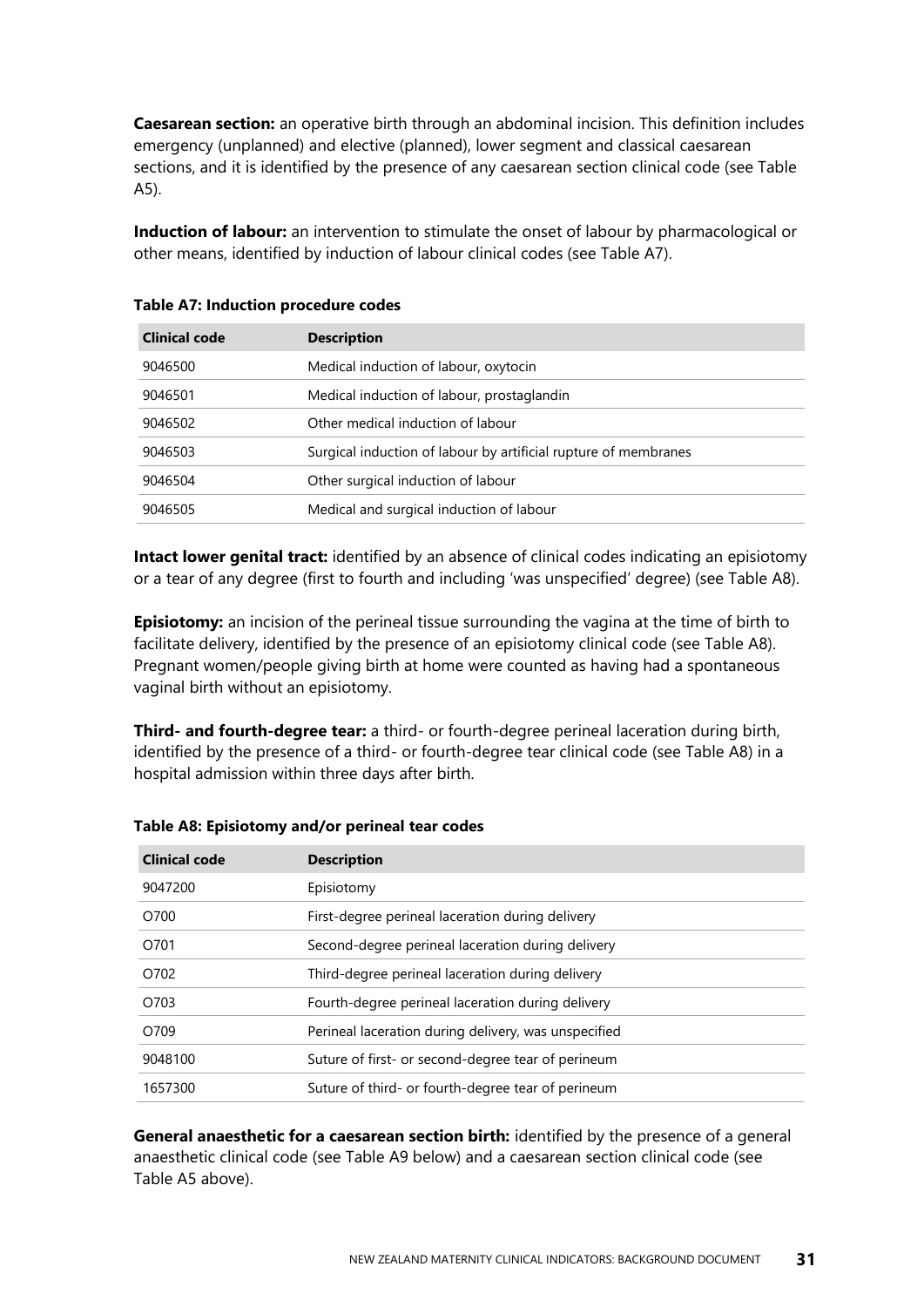#### <span id="page-35-0"></span>**Table A9: General anaesthetic procedure code**

| <b>Clinical code</b> | <b>Description</b>  |
|----------------------|---------------------|
| 92514XX              | General anaesthesia |

**Blood transfusion during birth admission:** identified by clinical codes for selected blood transfusion procedures (see Table A10 below) in a hospital admission within three days after birth.

| <b>Clinical code</b> | <b>Description</b>                    |
|----------------------|---------------------------------------|
| 1370601              | Administration of whole blood         |
| 1370602              | Administration of packed cells        |
| 1370603              | Administration of platelets           |
| 9206000              | Administration of autologous blood    |
| 9206200              | Administration of other serum         |
| 9206300              | Administration of blood expander      |
| 9206400              | Administration of other blood product |

#### <span id="page-35-1"></span>**Table A10: Blood transfusion procedure codes**

**Diagnosis of eclampsia at birth admission:** identified by the presence of an eclampsia clinical code (see Table A11 below) during birth admission.

#### <span id="page-35-2"></span>**Table A11: Eclampsia codes**

birth.

| <b>Clinical code</b> | <b>Description</b>                           |
|----------------------|----------------------------------------------|
| O <sub>150</sub>     | Eclampsia in pregnancy                       |
| O <sub>151</sub>     | Eclampsia in labour                          |
| O <sub>152</sub>     | Eclampsia in the puerperium                  |
| O <sub>159</sub>     | Eclampsia, was unspecified as to time period |

**Diagnosis of peripartum hysterectomy:** identified by the presence of an abdominal hysterectomy clinical code (see Table A12 below) in a hospital admission within six weeks after

<span id="page-35-3"></span>**Table A12: Peripartum hysterectomy codes**

| Clinical code | <b>Description</b>                                  |  |
|---------------|-----------------------------------------------------|--|
| 3565300       | Subtotal abdominal hysterectomy                     |  |
| 3565301       | Total abdominal hysterectomy                        |  |
| 3565304*      | Total abdominal hysterectomy with removal of adnexa |  |
|               | Delated in the 11th edition of ICD-10-AM            |  |

Deleted in the 11th edition of ICD-10-AM.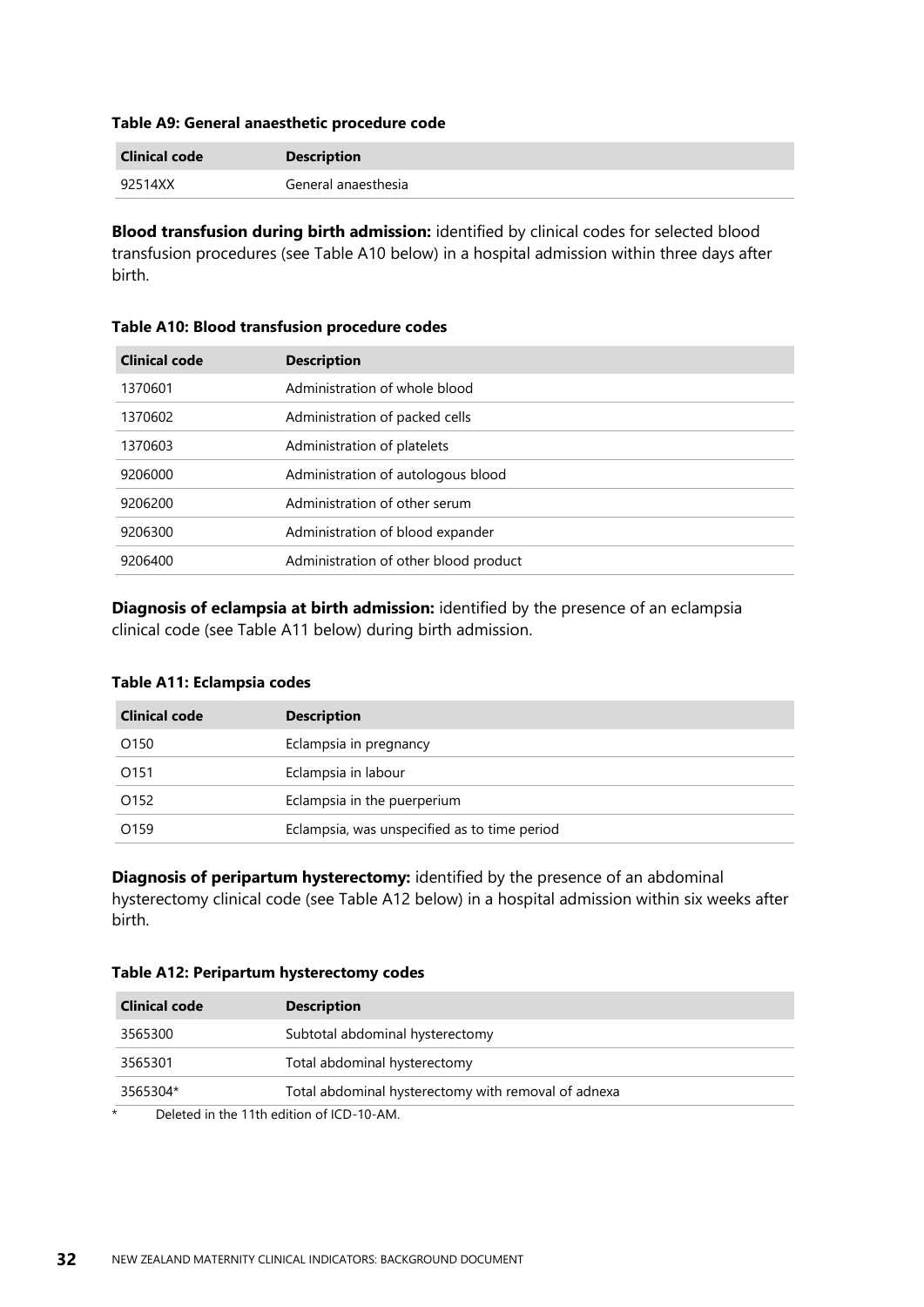**Mechanical ventilation required during pregnancy or postnatal period:** identified by any hospital admission during the pregnancy or postnatal period where the woman/pregnant person was in an intensive care unit and required more than 24 hours of mechanical ventilation.

First trimester registration with an LMC: applicable where date of registration with an LMC is within the first 12 completed weeks of pregnancy, based on the woman/pregnant person's estimated date of delivery reported at registration.

**Preterm birth:** the birth of a live-born baby between 20 weeks 0 days and 36 weeks 6 days of gestation.

**Small for gestational age:** applies to babies born with birthweight below the 10th percentile for their gestational age, based on smoothed centile tables for birthweight according to gestational age from the INTERGROWTH-21st project (see Table A13).

| <b>Gestational age (weeks)</b> | Male (kg) | Female (kg) |
|--------------------------------|-----------|-------------|
| 37                             | 2.38      | 2.33        |
| 38                             | 2.57      | 2.50        |
| 39                             | 2.73      | 2.65        |
| 40                             | 2.88      | 2.78        |
| 41                             | 3.01      | 2.89        |
| 42                             | 3.12      | 2.98        |

<span id="page-36-0"></span>**Table A13: 10th centile birthweight for male and female babies according to gestational age**

Source: Villar et al 2014.

**Respiratory support during birth admission:** applies to a baby requiring more than four hours of mechanical ventilation or of continuous positive airway pressure during a hospital admission within three days after birth.

#### Other technical notes

Facility graphs: facility graphs show maternity events occurring in primary, secondary and tertiary maternity facilities (hospitals), while DHB graphs present maternity events by DHB of residence and include births at all maternity facilities (including primary facilities). The aim of this is to enable the comparison of births for which clinicians have access to similar clinical facilities and interventions. Take care when making comparisons, because many primary units deal with only a small number of maternity events, meaning that in many cases differences between rates will not be statistically significant.

**Presentation of confidence intervals:** the error bars on the charts in this document represent 95 percent confidence intervals for the sample proportion, which have been calculated using the Wilson score (see Newcombe 1998).